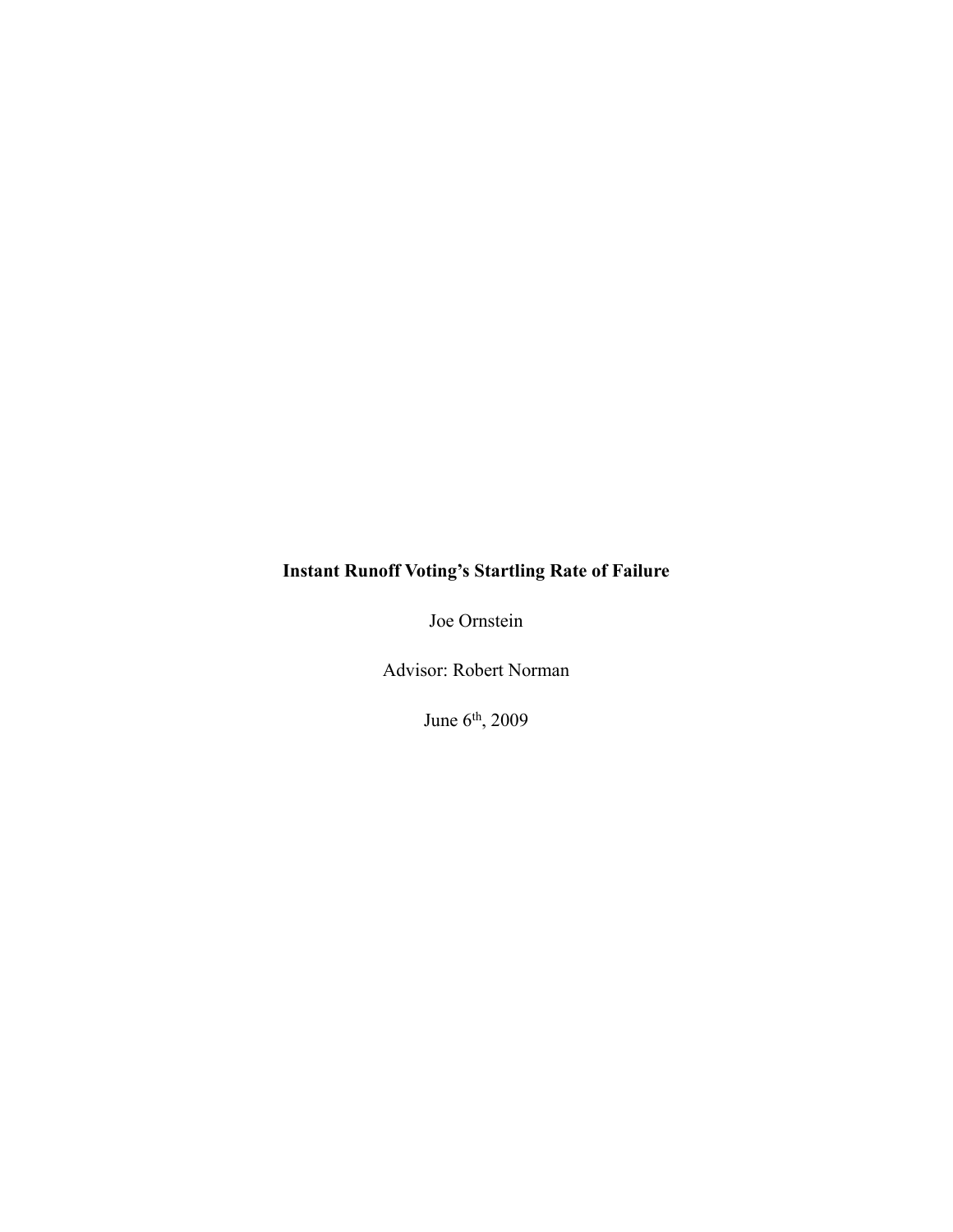## *--Abstract--*

 Instant Runoff Voting (IRV) is a sophisticated alternative voting system, designed to eliminate problems like vote-splitting and spoiler candidates which so often plague plurality-based elections. Instead of asking voters to name a single candidate, IRV asks for a ranked preference ballot, and uses these ballots to successively eliminate those candidates with the fewest firstplace votes. IRV then redistributes votes according to preferences indicated on the ballots until some candidate receives a majority. While it is in many ways an improvement over traditional first-past-the-post elections, IRV nevertheless faces several unsettling problems, problems which are often concealed by the voting process. In some instances, IRV can display non-monotonicity, a particularly egregious drawback wherein ranking a candidate first can cause him to lose. This study uses a computer simulation to model likely election outcomes, and through this framework finds the proportion of non-monotonic IRV elections to be disturbingly large, large enough to severely question IRV's adequacy as a suitable election reform.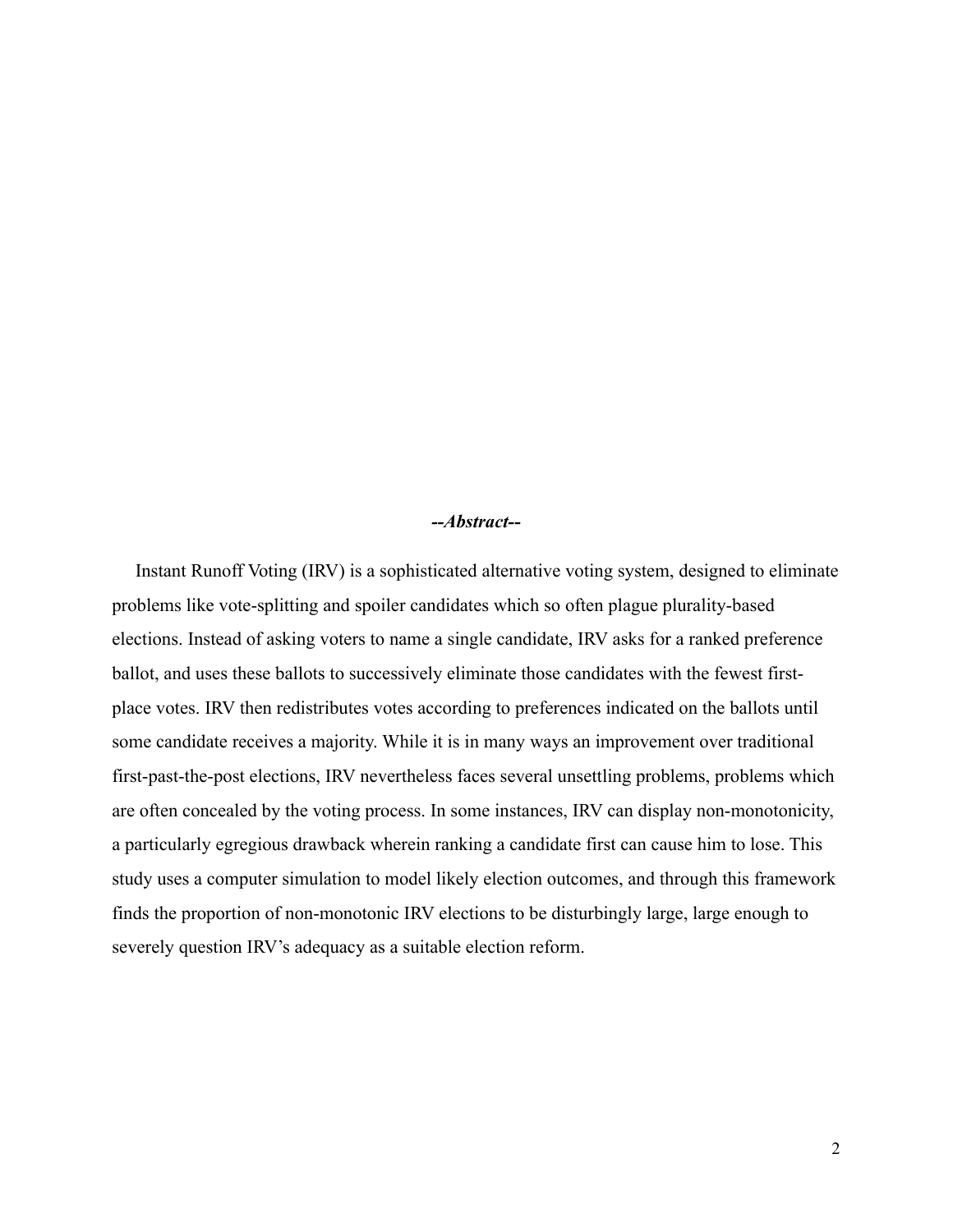#### *Burlington 2009*

 In March of 2009, the mayoral election in Burlington, VT was held using a method known as Instant Runoff Voting (IRV), a system often praised as a long-needed reform in public elections. This sophisticated voting system has many admirable qualities, most notably that it reduces the phenomenon of "vote-splitting", wherein candidates who share similar ideologies hurt one another in an election because their voter base is forced to choose between them. IRV deals with this problem by asking voters not only for their first choice, but for a ranked preference ballot. The system then successively eliminates those candidates who receive the fewest first place votes, and redistributes their votes according to the preferences expressed on the ballots, until one candidate has a majority of the votes. As a result, voters are less likely to "waste" their votes on a candidate who has little chance of winning, and are allowed to more fully express their true preferences. Proponents of Instant Runoff Voting (the most vocal of whom reside at the Center for Voting and Democracy) also praise the system for always selecting a majority candidate, and for effectively eliminating the "spoiler effect", wherein minor candidates can steal votes away from major candidates, altering the course of an election even if they themselves are incapable of winning.

 On its surface, Instant Runoff voting seems to be a natural and reasonable improvement to our current system of plurality voting, and promises to resolve several of the issues that have dogged our public elections for centuries. And yet, looking deeper, there are several disturbing drawbacks to Instant Runoff Voting, drawbacks that seem to occur with startling frequency. To illustrate these drawbacks, let us take a look at the results from the Burlington election<sup>4</sup>:

| 1513 | 495      | '289 | 1220 | 767 | 45 <sub>5</sub> | 2043 | າ <i>–</i><br>- 11 | 568 |
|------|----------|------|------|-----|-----------------|------|--------------------|-----|
| W    | <b>W</b> | W    | ШVI  | IVI | ΙM              | K    |                    |     |
| М    | ப        |      |      | W   |                 | IV.  | W                  |     |
| K    | VI       |      | w    | ≖   |                 | Ŋλ   | ШVI                |     |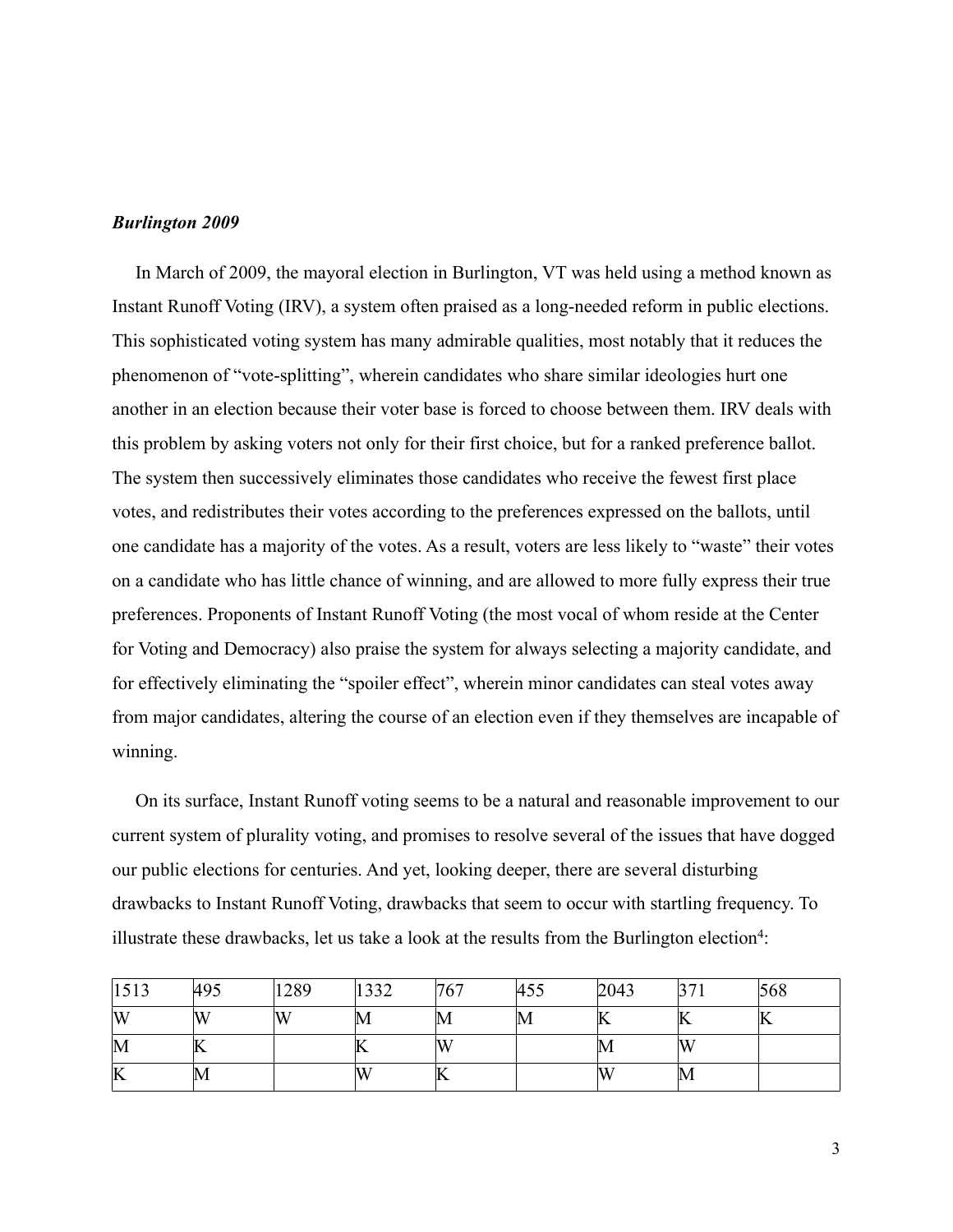The table above shows the vote tallies for the three major candidates during the final round of elimination (after two minor candidates had already been eliminated). Each column represents a possible ranked preference ballot, and the value at the top of each column denotes the number of ballots of that type which were submitted. ("W" denotes Kurt Wright, the Republican candidate. "M" denotes Andy Montroll, the Democrat. And "K" denotes Bob Kiss, the Progressive incumbent. The first column, for instance, denotes a ballot for any voter who prefers Wright over Montroll over Kiss.)

 The Republican candidate, Kurt Wright, received 3297 first place votes. Andy Montroll, the Democratic candidate, received 2554 first place votes, and Bob Kiss, the Progressive incumbent, received 2982 first place votes. Wright receives a plurality of the votes, due to the fact that liberal voters are split between supporting the Democrat and the Progressive candidate. Under plurality, this vote-splitting would have resulted in a Republican victory. However, under IRV the candidate with the fewest first place votes is eliminated, and the second-place votes of his supporters are added to the other candidates' tallies. In this case, Montroll is eliminated, and the final vote totals are 4314 for Kiss and 4064 for Wright. Kiss wins, and the problem of votesplitting is averted. Yet when we look closer at the data, several interesting conundrums begin to appear.

 Firstly, notice how the voters who support Wright tend to pick Montroll as their second choice. It is clear that Republicans, should their first choice not be selected, would largely prefer the Democrat to the Progressive candidate. Yet, due to the successive elimination process of IRV, these preferences are never taken into consideration. Had Montroll gone head-to-head against Kiss, he might have won by a comfortable margin (4067 to 3477, assuming Republican voters would not have just stayed home). Yet in the three-way race, the voters that list Wright as their first choice are effectively marginalized by the system, and their full preferences are not taken into consideration. This is a problem that is not unique to the Burlington election. We would expect to find marginalized voters in every Instant Runoff Voting election, since there must always be a candidate who is not eliminated, but also does not win.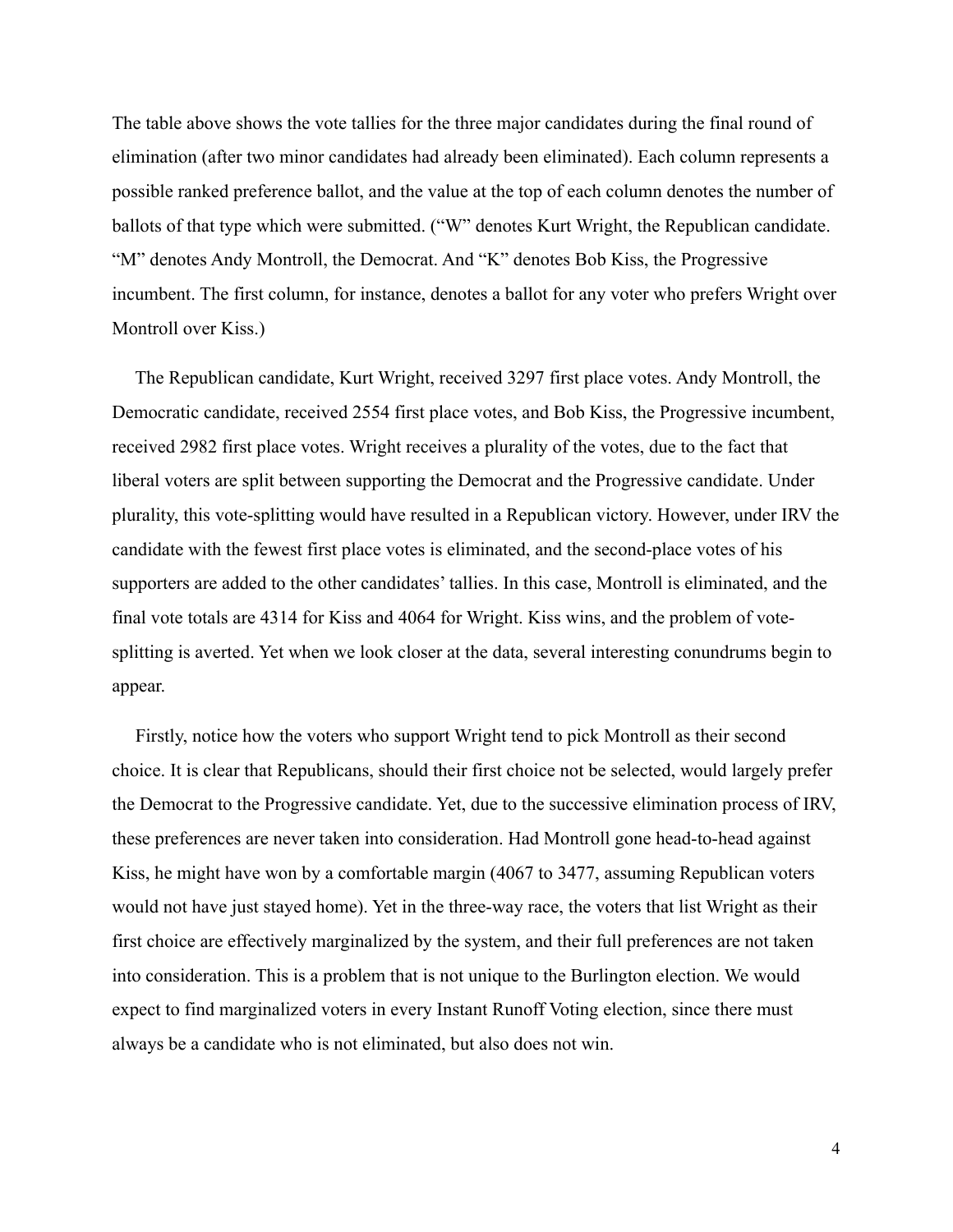Montroll is what is known as the Condorcet winner for this election. That is to say, a majority of the voters prefer him to either of the other candidates based on the preference rankings given. Had Montroll entered a two-way race against either Wright or Kiss, he would have won each election (according to the original preference rankings) by a larger margin than that by which Kiss actually won. However, in the three-way race governed by IRV, Montroll loses, largely because the complete preferences of Republican voters are not taken into consideration.

 Delving further, we find something even more curious, a paradox that is sufficient to completely undermine the legitimacy of the election's outcome. Notice what happens when the election profile presented above is altered so that Kiss is supported by even *more* voters:

| 1513 | 495  | 1289 | 1332 | 767 | 455         | 2043        | ּיִת | 568 |
|------|------|------|------|-----|-------------|-------------|------|-----|
| W    | W    | W    | IVI  | IVI | $\mathbb M$ | K           |      |     |
| М    | ப    |      |      | W   |             | M           | W    |     |
| K    | livi |      | w    |     |             | $\mathbf w$ | ШVI  |     |

| 1513 | 195 | 836 | 332         | 767    | 454<br>$HJ_{\nu}$ | 2043 | $67_1$ | 1021 |
|------|-----|-----|-------------|--------|-------------------|------|--------|------|
| W    | IW  | `W  | $\mathbb M$ | II V I | lМ                |      |        | IN   |
| M    | "   |     | ய           | W      |                   | lМ   | W      |      |
| K    | lМ  |     |             | ப      |                   | IΜ   | M      |      |

The first place vote totals are now Wright –  $2544$ , Montroll –  $2554$ , and Kiss –  $3735$ . In this hypothetical election, Wright is eliminated instead of Montroll, and as a result Montroll wins the election 4067 to 3930.

This hypothetical may seem contrived, but its implications are disturbing. Remember, all we did to create this hypothetical ballot was to *increase* Kiss' support compared to the actual election, and as a result, he now *loses*. Even if this change is unlikely to actually occur, the mere existence of this companion election profile is enough to cast serious doubt on the legitimacy of Bob Kiss'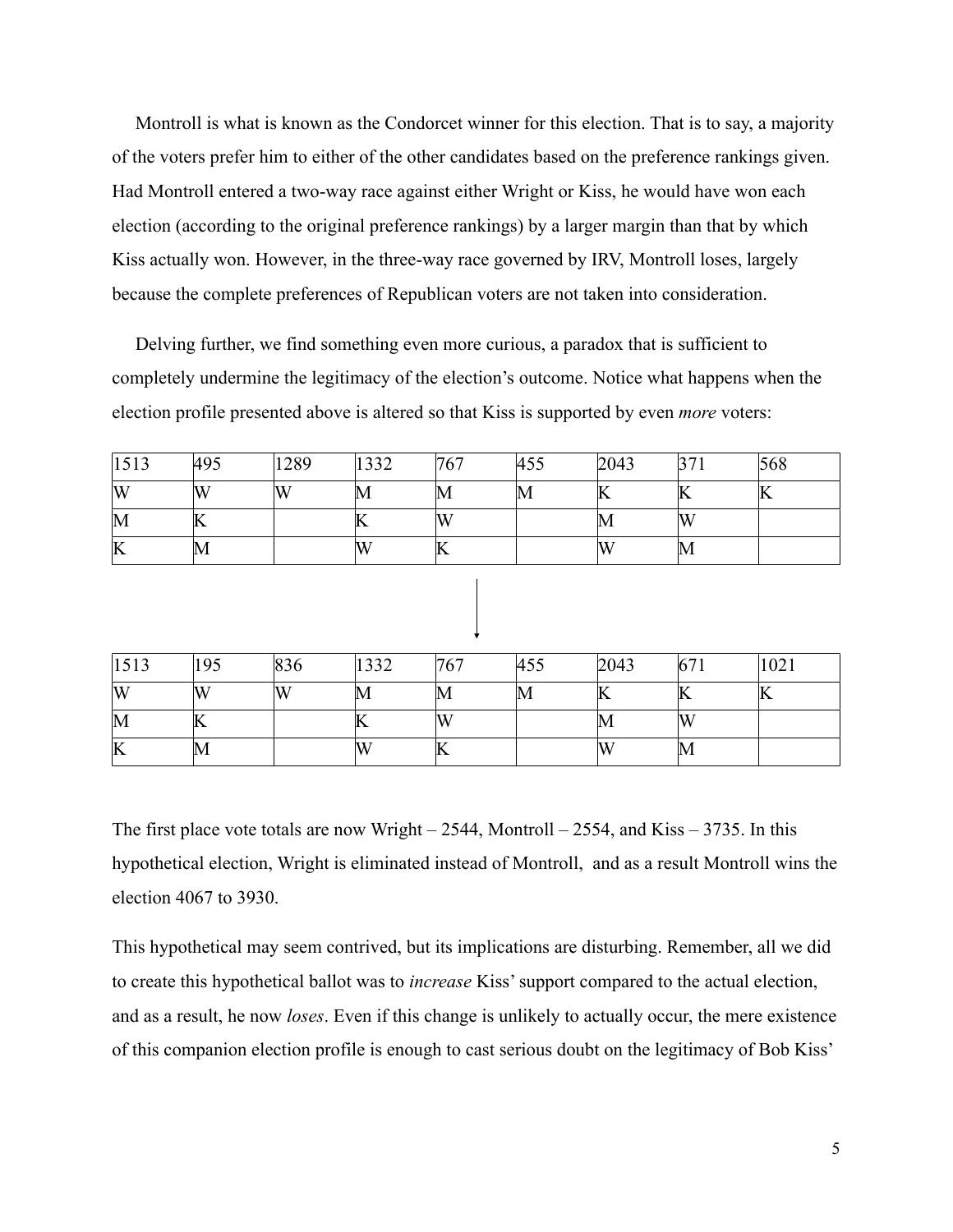mandate to govern. The fact that he only won the election because he received too few votes is a serious discredit to Instant Runoff Voting. This paradox is known as a violation of monotonicity.

 Monotonicity, the condition that additional votes for a candidate should never hurt that candidate, and fewer votes should never help a candidate, is one of Kenneth Arrow's four classical preconditions for a fair and democratic voting system<sup>1</sup>. Instant Runoff Voting, as well as other systems which utilize similar types of successive elimination, are the only proposed voting systems known to violate this condition. Elections under IRV do not always violate monotonicity, and proponents of the system claim that it happens so rarely that it should not be considered a serious problem. Fairvote.org issues the following statement regarding violations of monotonicity<sup>5</sup>:

"In terms of the frequency of non-monotonicity in real-world elections: there is no evidence that this has ever played a role in any IRV election -- not the IRV presidential elections in Ireland, nor the literally thousands of hotly contested IRV federal elections that have taken place for generations in Australia, nor in any of the IRV elections in the United States."

 It is a claim that deserves some consideration. If, in fact, non-monotonic outcomes are incredibly rare, then perhaps it is a problem of little import. This claim is, of course, very difficult to prove or refute without having access to the raw data from these actual IRV elections, which is generally very hard to come by. And, of course, this statement was written before the events in Burlington. What is needed is some way to gauge the prevalence of monotonicity violations in the absence of significant amounts of real world data. This is precisely what this paper attempts to accomplish.

# *Monotonicity in Instant Runoff Voting*

Previous work by Robert Norman<sup>6</sup> has developed several formal concepts and definitions for determining if and when monotonicity is violated in an Instant Runoff election. Violations of monotonicity, he claims, can occur in two mirror-image situations: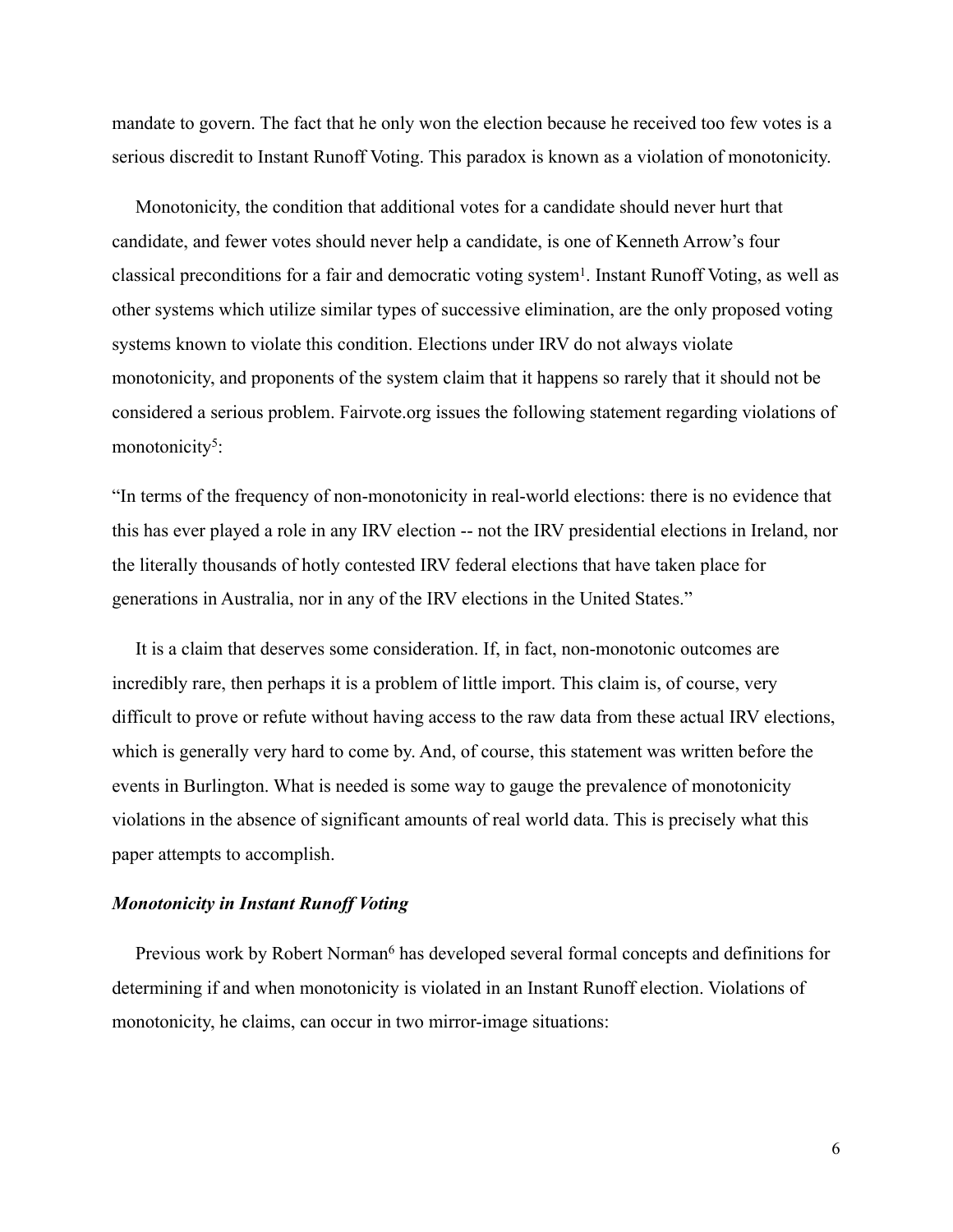- Violations of Monotonicity Type 1 (MT1) occur when, for a given election profile P with winning candidate A, there exists a companion profile P' with winning candidate B that can be generated by moving candidate A up in the rankings of at least one voter in P.
- Violations of Monotonicity Type 2 (MT2) occur when, for a given election profile P with winning candidate A, there exists a companion profile P' with winning candidate B that can be generated by moving candidate B down the rankings of at least one voter in P.

 From these definitions, it follows that the companion profile P' for any election which violates MT1 must be a profile which violates MT2, and vice versa. In light of this fundamental correspondence, most of this paper will focus on violations of Monotonicity Type 1, with the understanding that each violation will always be paired with some set of profiles which violate Monotonicity Type 2.

## *Monotonicity Type 1*

Let P be an election profile with three candidates A, B, and C, in which candidate C is eliminated under Instant Runoff Voting, and as a result, candidate A wins. Such a profile will violate monotonicity type 1 if and only if each candidate receives more than 25% of the first place votes. The proof for this is relatively straightforward. In order for a violation of MT1 to occur, candidate B must be eliminated by shifting first-place votes from B to A. If candidate C has 25% or fewer first-place votes, then candidate A will receive a majority before candidate B is eliminated, and thus monotonicity cannot be violated. Restricting candidate C to at least  $\frac{n+3}{4}$  first

place votes effectively prevents this.

 In light of this, I shall define any election in which three candidates receive more than 25% of the first-place votes as a *close election*. Such elections not only satisfy the necessary condition for violations of Monotonicity Type 1, but they are also intrinsically interesting as an object of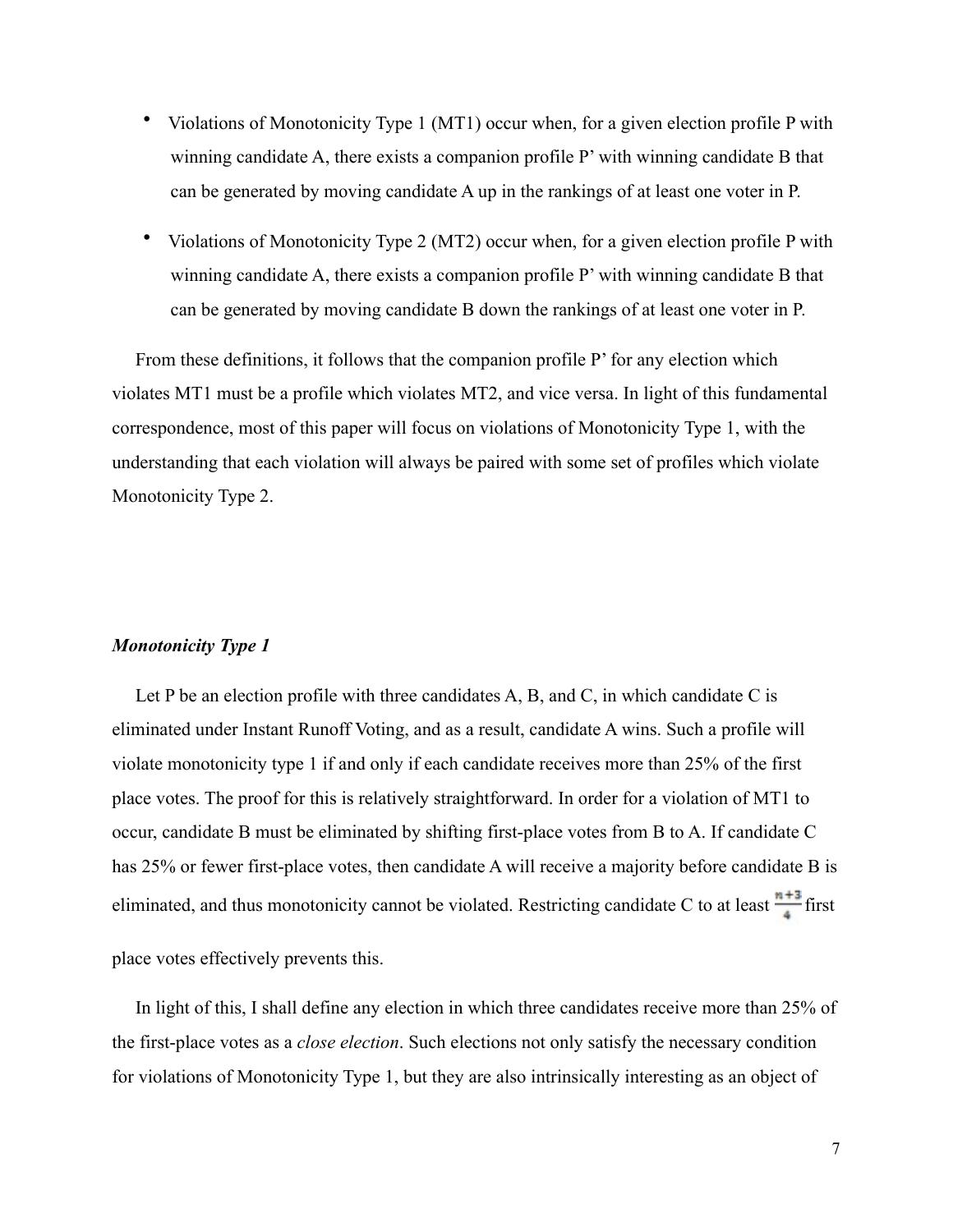study, since the outcome of such elections is most uncertain, and thus determining how a voting system performs in such situations is of the utmost importance. Much of my subsequent analysis will focus on this subclass of elections.

 It can further be shown that any close election *will* violate Monotonicity Type 1 should one of the following two conditions be met:

- 1) The Condorcet winner is not selected by Instant Runoff Voting. (This, as we noted before, is what occurred in the 2009 Burlington election).
- 2) The election profile exhibits a majority cyclic triple (i.e. the majority of voters prefer A to B, B to C, and C to A).

Manipulating election profile P so that candidate B is eliminated leaves candidates A and C running against one another in the final round, a contest which candidate C will win only win if one of the conditions above is met. If candidate C wins, then monotonicity type 1 is violated.

 It has been asserted by voting theorist Nicolaus Tideman (personal communication from Robert Norman) that violations of monotonicity will be seen rarely in practice because such violations are fundamentally linked to the majority cyclic triple, an outcome which is seldom encountered in actual elections. This raises the question: what kinds of outcomes are likely to occur in Instant Runoff elections? And of these outcomes, what proportion will violate monotonicity?

## *Spatial Simulation – Rationale and Implementation*

 Although Instant Runoff Voting has been growing in popularity in recent years, raw data from actual IRV elections are still very difficult to come by, a frustrating fact for any voting theorist attempting to ascertain the empirical prevalence of monotonicity violations. In light of this dearth of data, there are several approaches that one could take.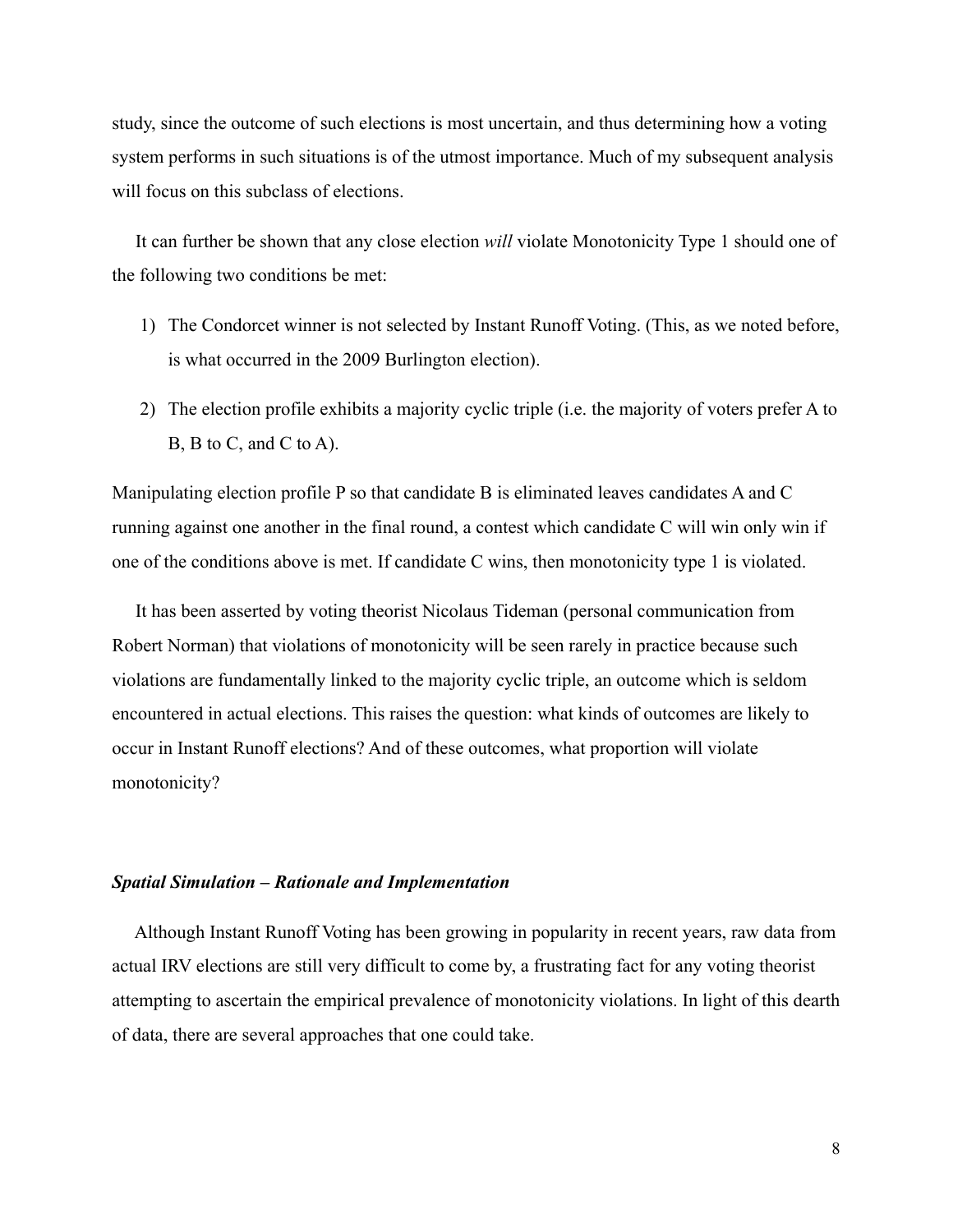As a first attempt, one could determine the proportion of *all* election profiles that exhibit violations of monotonicity. Robert Norman's studies, for instance, have discerned that anywhere from 15% to 25% of close election profiles (wherein no candidate receives more than 40% of the first-place vote) exhibit violations of monotonicity type 1. However, this approach fails to consider an important fact, one which Nicholas Tideman hints at in his commentary on majority cyclic triples – not all election profiles are equally likely. Given this, finding the proportion of all profiles that violate MT1 is not likely to yield a frequency that will correspond with any realworld findings. The challenge, therefore, is to determine which profiles *are* likely to occur in actual elections, and use this as the base population for studying MT1. Several methods have been proposed for achieving just such a feat<sup>2</sup>:

- Random Society Model This model assumes that voters assign each candidate a "utility", and vote according to these values. When ranking candidates, voters will do so in order of decreasing utility. These values can be drawn from some random distribution (uniform, Gaussian, etc.).
- Spatial Models Spatial models, like the one used in this study, can be derived from the following three assumptions:
	- o *Assumption #1* Any candidate or voter can be represented as a vector in some *n*dimensional "issue space". If we assume that opinions on any political issue can be expressed quantitatively on some arbitrary scale, then an *n-*dimensional vector is sufficient to quantitatively represent any voter or candidate's opinions over *n* separate issues.
	- o *Assumption #2 –* Variation in voter sentiment can be principally explained in a space of dimension less than *n*. Sentiment on political issues is often highly correlated (someone who opposes gay marriage, for instance, is highly likely to oppose legalized abortion as well), and as a consequence it can be sufficient to use a small number of proxy dimensions to illustrate variation in sentiment over a larger number of dimensions.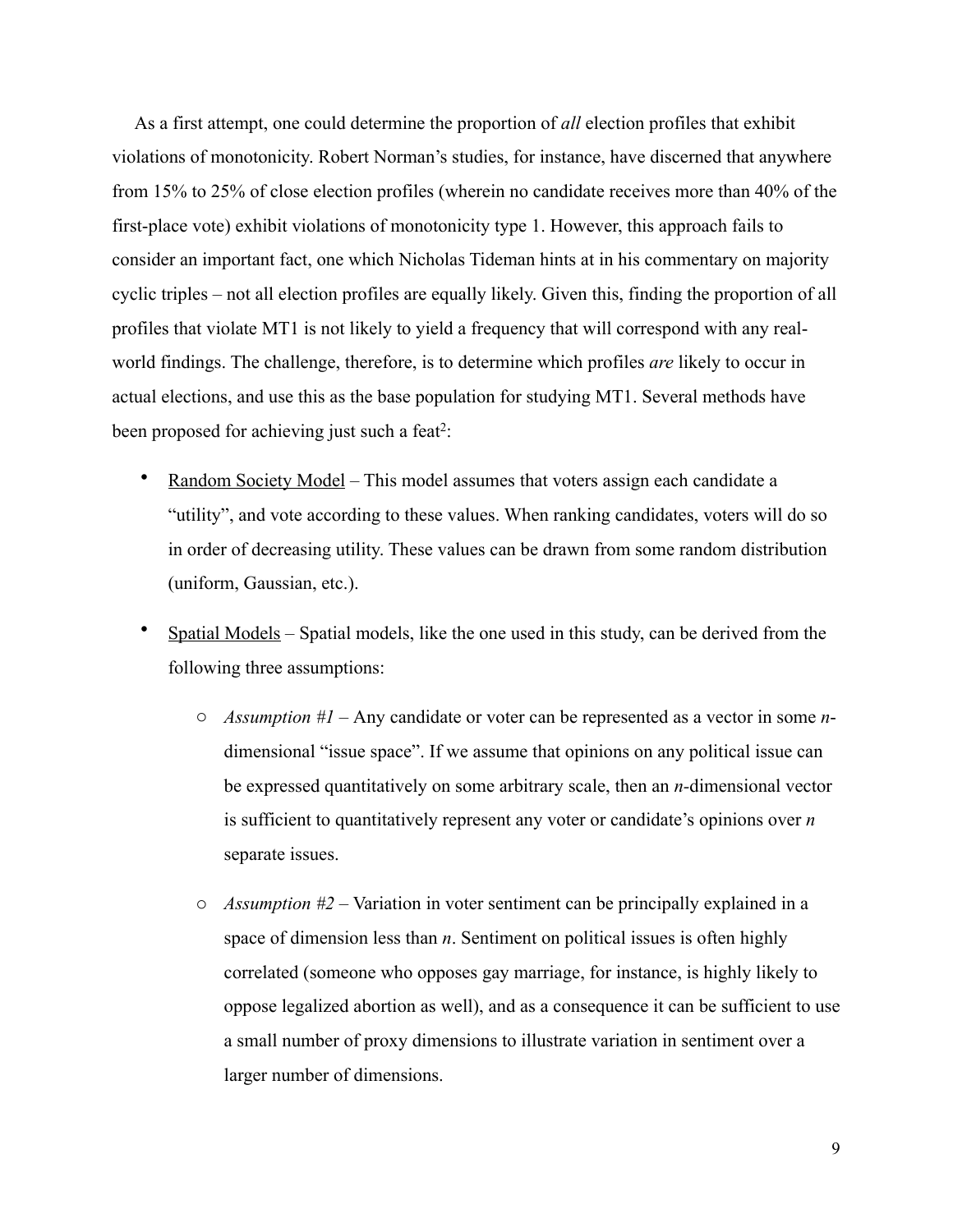o *Assumption #3 –* Voters most favor those candidates who are closest to them. When ranking candidates, voters will do so in reverse order of distance (both Euclidean and city block distance metrics are considered).

 Using these assumptions it is possible to construct distributions of voter sentiment as a collection of multi-dimensional coordinates (for the purposes of this paper, we will confine our analysis to two and three dimensions). From this distribution we can hypothesize which election profiles will be most likely to occur, given similar random placements of candidates within the same issue space, and using this new population of likely election profiles, we can then ascertain the likely prevalence of monotonicity violations in real-world IRV elections.

 In the two-dimensional chart shown below, we can construct a hypothetical election profile by dividing the voter distribution into six regions. In the lower left-hand region, for instance, voters are closest to candidate A and farthest from candidate C. As such, we can assume that these voters will submit the ranked ballot A>B>C. We then repeat this process for all voters to construct the likely election profile.



## *Voter Distributions*

 I constructed several two-dimensional voter distributions for use as inputs into the simulation. Each distribution contains 100 voters (results are not significantly altered when larger numbers of voters are used. 100 voters is sufficiently large to capture variation in voter sentiment, yet manageably small for purposes of visualization).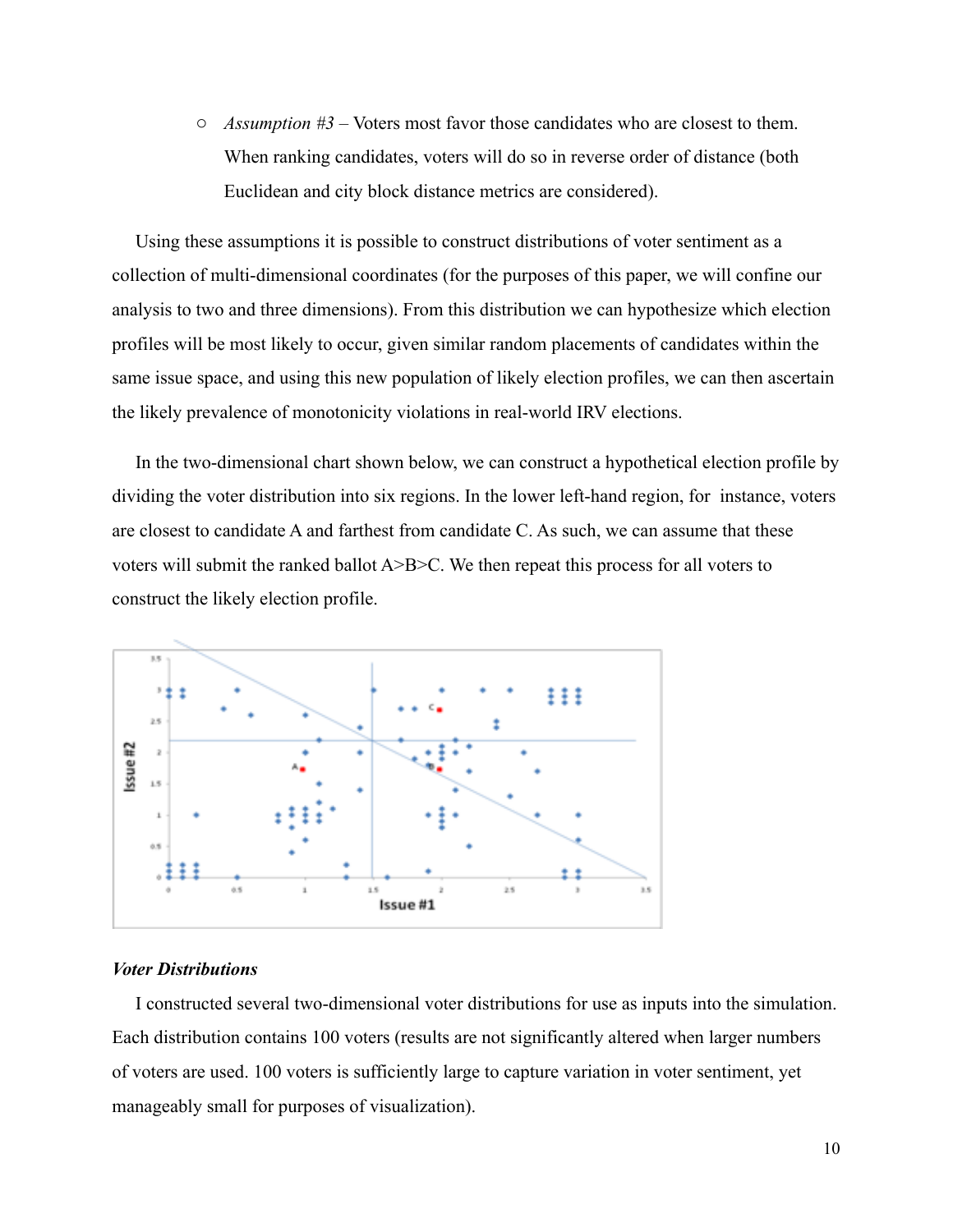

*Uniform Distribution (Control Group)*

This distribution draws voter coordinates from a bivariate uniform distribution ranging from 0 to 3 (arbitrary values).



*Bivariate Gaussian Distribution ("Centrist Voters")*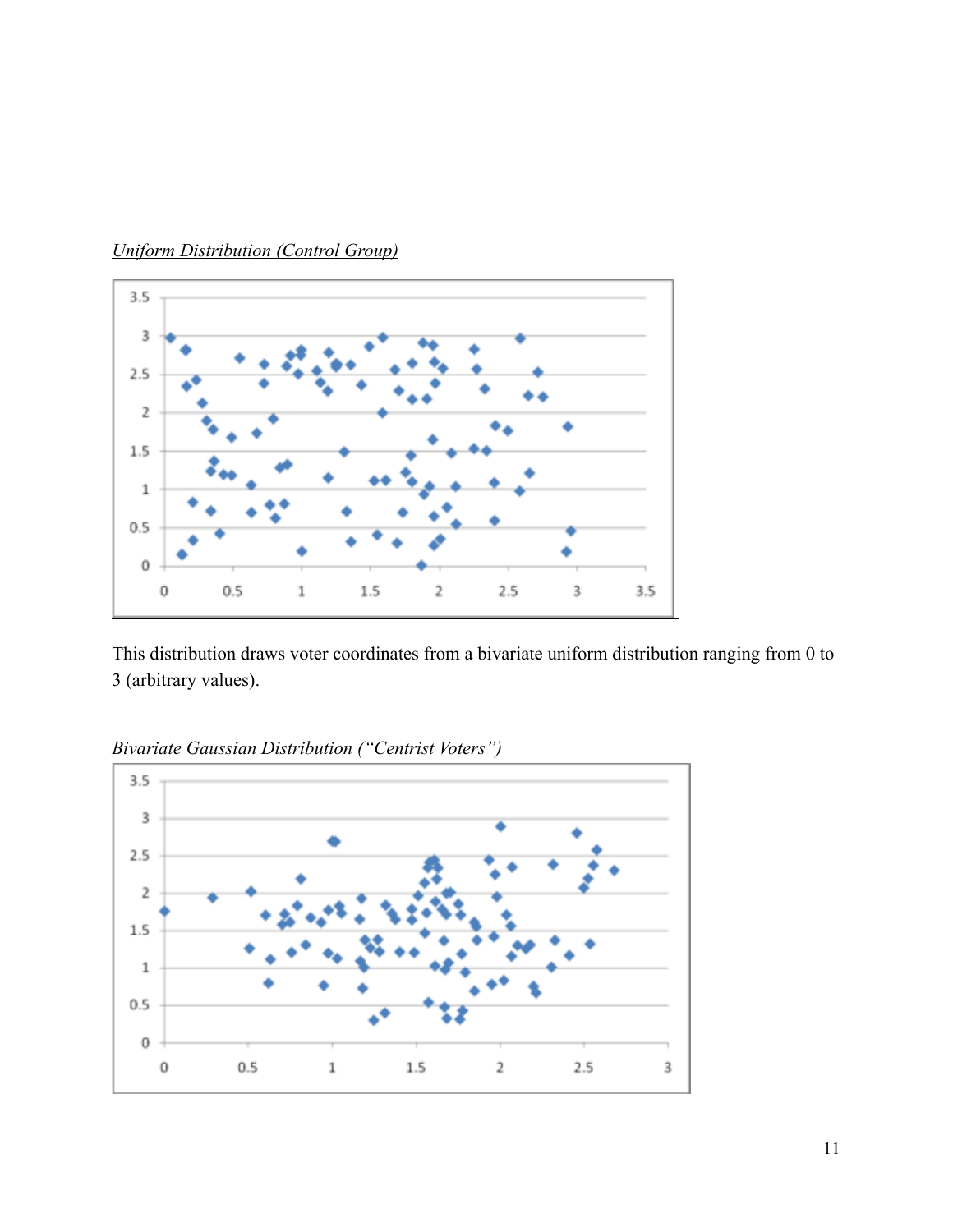This distribution draws voter coordinates from a bivariate Gaussian distribution with mean 1.5 and standard deviation 0.6, effectively restricting values between 0 and 3 as above (again, by arbitrary convention).



*Dual Bivariate Gaussian Distributions ("Polarized Voters")*

This distribution draws voters from two separate bivariate Gaussian distributions, one representing a conservative and another representing a liberal population.

*Multi-cluster Distribution ("Multi-polar Voters")*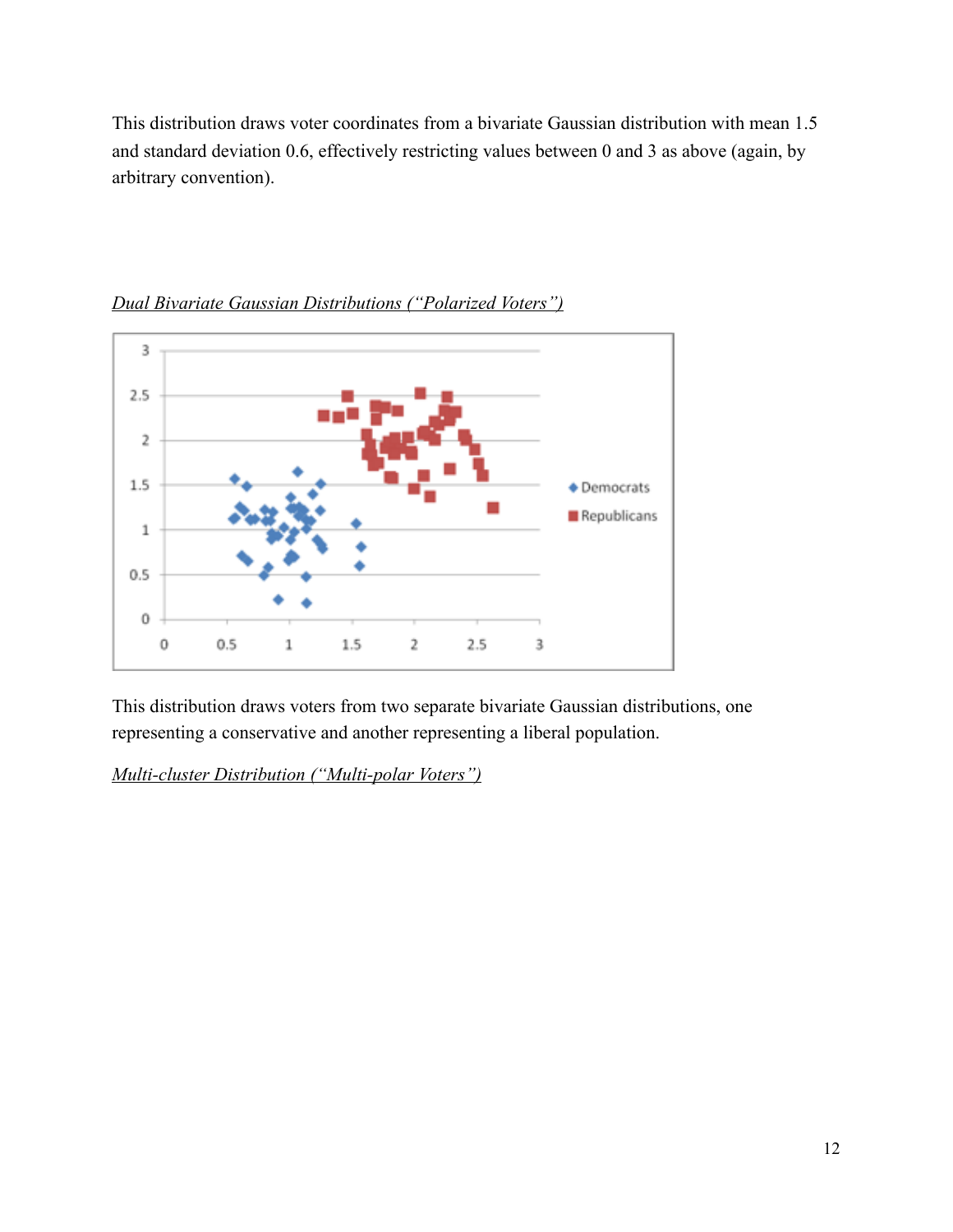

This distribution was chosen to reflect an electorate which is not clustered around moderate or polarized views (as in the bivariate Gaussian and polarized distributions above), but is instead divided into several smaller clusters.

# *Candidate Coordinates*

 For each simulated election, three candidate coordinates are selected using one of two methods:

- 1) Candidate coordinates are drawn from a bivariate Gaussian or uniform distribution, similar to the voter distributions. The standard deviation of this distribution is varied so that the candidates either perfectly mirror variation in public opinion, or stray very little from the center, as might be expected of candidates attempting to broaden their base.
- 2) Two candidate coordinates are drawn from the same distributions as the polarized voters. These two represent the major party candidates, and a third party candidate's coordinates are drawn from a bivariate uniform distribution (range 1 to 2).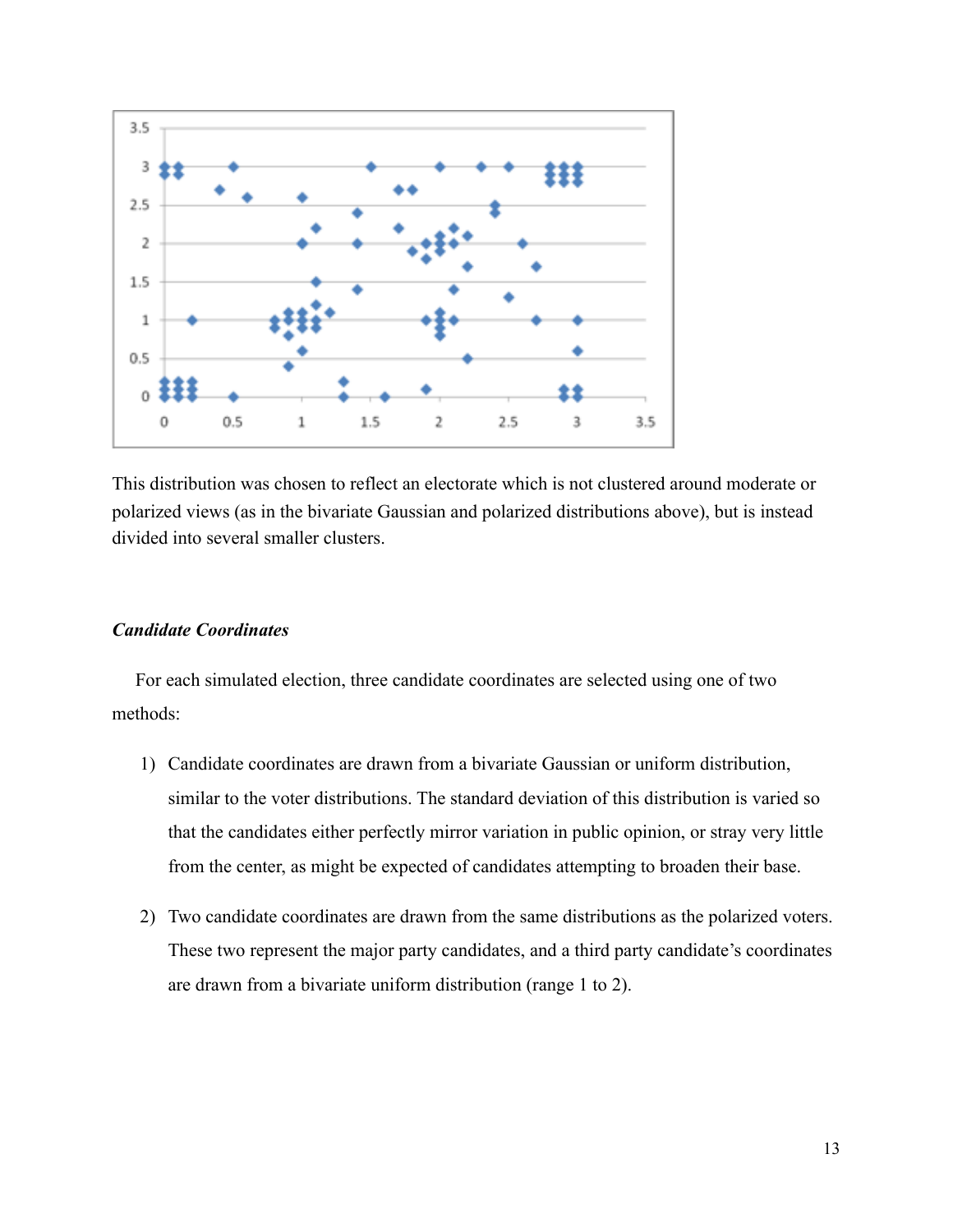# *Results*

The results below are each based on 10,000-election trials.

| <b>Candidate Generation Method</b>     | <b>Type I Violations</b> | <b>Close Elections</b> | Proportion |
|----------------------------------------|--------------------------|------------------------|------------|
| <b>Uniform (Range 1 to 2)</b>          |                          |                        |            |
| Trial 1                                | 555                      | 2407                   | 23.06%     |
| Trial 2                                | 573                      | 2408                   | 23.80%     |
| Trial 3                                | 613                      | 2513                   | 24.39%     |
| <b>Uniform (Range 0 to 3)</b>          |                          |                        |            |
| Trial 1                                | 317                      | 1497                   | 21.18%     |
| Trial 2                                | 301                      | 1491                   | 20.19%     |
| Trial 3                                | 313                      | 1549                   | 20.21%     |
| Gaussian (SD - 0.3)                    |                          |                        |            |
| Trial 1                                | 639                      | 2564                   | 24.92%     |
| Trial 2                                | 610                      | 2541                   | 24.01%     |
| Trial 3                                | 609                      | 2620                   | 23.24%     |
| Gaussian (SD - 0.6)                    |                          |                        |            |
| Trial 1                                | 553                      | 2331                   | 23.72%     |
| Trial 2                                | 511                      | 2188                   | 23.35%     |
| Trial 3                                | 517                      | 2133                   | 24.24%     |
| <b>Democrat/Republican/Third Party</b> |                          |                        |            |
| Trial 1                                | 1348                     | 4407                   | 30.59%     |
| Trial 2                                | 1301                     | 4305                   | 30.22%     |
| Trial 3                                | 1272                     | 4358                   | 29.19%     |

*Table 1: Uniform Voters (Control Group)*

# *Table 2: Centrist Voters*

| <b>Candidate Generation Method</b> | <b>Type I Violations</b> | <b>Close Elections</b> | Proportion |
|------------------------------------|--------------------------|------------------------|------------|
| <b>Uniform (Range 1 to 2)</b>      |                          |                        |            |
| Trial 1                            | 817                      | 3225                   | 25.33%     |
| Trial 2                            | 769                      | 3132                   | 24.55%     |
| Trial 3                            | 819                      | 3171                   | 25.83%     |
| <b>Uniform (Range 0 to 3)</b>      |                          |                        |            |
| Trial 1                            | 97                       | 556                    | $17.45\%$  |
| Trial 2                            | 80                       | 578                    | 13.84%     |
| Trial 3                            | 77                       | 544                    | $14.15\%$  |
| Gaussian $(SD - 0.3)$              |                          |                        |            |
| Trial 1                            | 773                      | 3015                   | 25.64%     |
| Trial 2                            | 785                      | 3082                   | 25.47%     |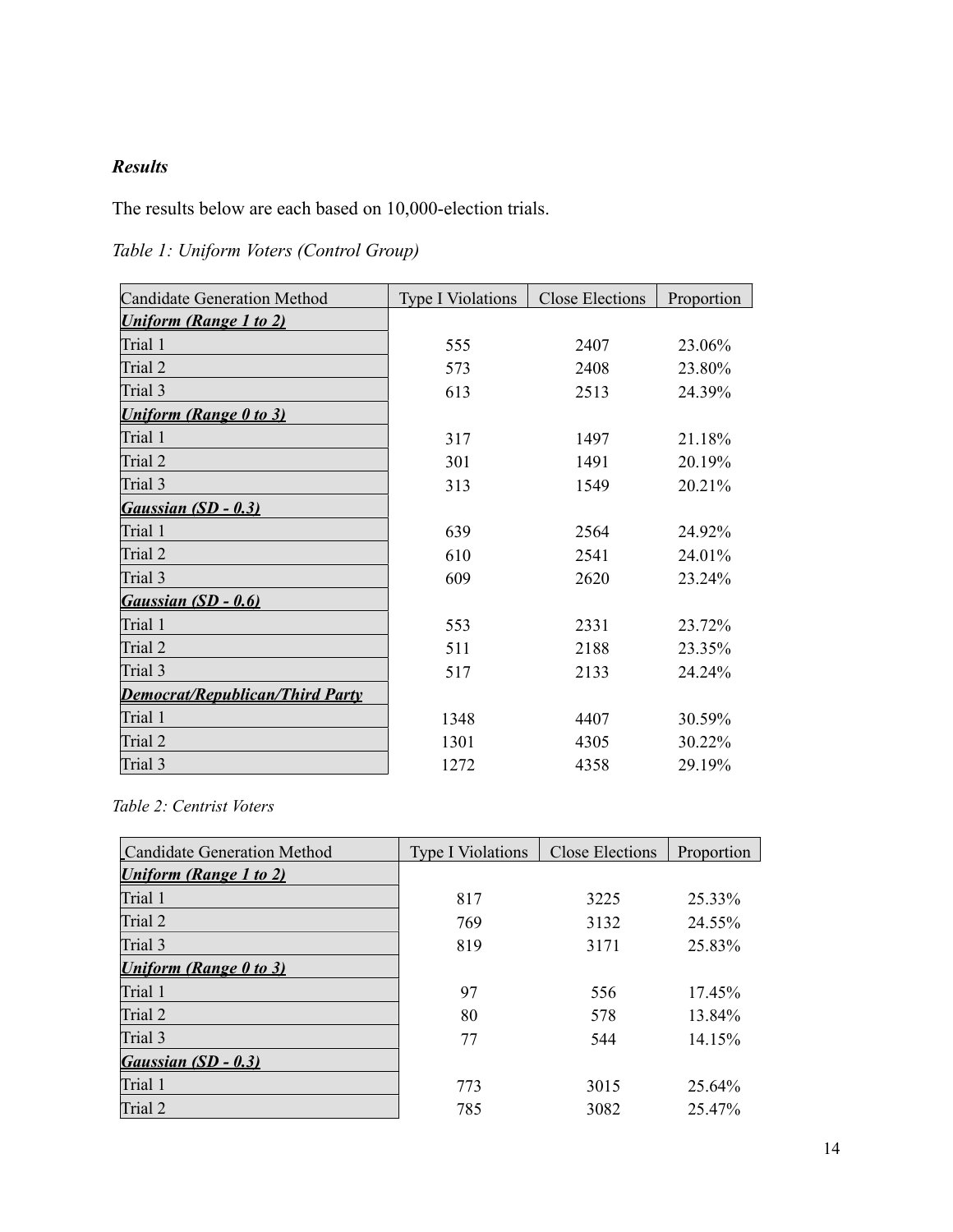| Trial 3                                | 743 | 3123 | 23.79% |
|----------------------------------------|-----|------|--------|
| Gaussian (SD - 0.6)                    |     |      |        |
| Trial 1                                | 215 | 1131 | 19.01% |
| Trial 2                                | 199 | 1087 | 18.31% |
| Trial 3                                | 171 | 1078 | 15.86% |
| <b>Democrat/Republican/Third Party</b> |     |      |        |
| Trial 1                                | 483 | 2551 | 18.93% |
| Trial 2                                | 434 | 2486 | 17.46% |
| Trial 3                                | 430 | 2596 | 16.56% |

*Table 3: Polarized Voters*

| <b>Candidate Generation Method</b>     | <b>Type I Violations</b> | <b>Close Elections</b> | Proportion |
|----------------------------------------|--------------------------|------------------------|------------|
| <b>Uniform (Range 1 to 2)</b>          |                          |                        |            |
| Trial 1                                | 154                      | 735                    | 20.95%     |
| Trial 2                                | 174                      | 796                    | 21.86%     |
| Trial 3                                | 175                      | 778                    | 22.49%     |
| <b>Uniform (Range 0 to 3)</b>          |                          |                        |            |
| Trial 1                                | 52                       | 331                    | 15.71%     |
| Trial 2                                | 60                       | 344                    | 17.44%     |
| Trial 3                                | 61                       | 329                    | 18.54%     |
| Gaussian (SD - 0.3)                    |                          |                        |            |
| Trial 1                                | 145                      | 763                    | 19.00%     |
| Trial 2                                | 183                      | 810                    | 22.59%     |
| Trial 3                                | 143                      | 703                    | 20.34%     |
| Gaussian (SD - 0.6)                    |                          |                        |            |
| Trial 1                                | 119                      | 514                    | 23.15%     |
| Trial 2                                | 104                      | 540                    | 19.26%     |
| Trial 3                                | 105                      | 554                    | 18.95%     |
| <b>Democrat/Republican/Third Party</b> |                          |                        |            |
| Trial 1                                | 187                      | 933                    | 20.04%     |
| Trial 2                                | 217                      | 963                    | 22.53%     |
| Trial 3                                | 178                      | 937                    | 19.00%     |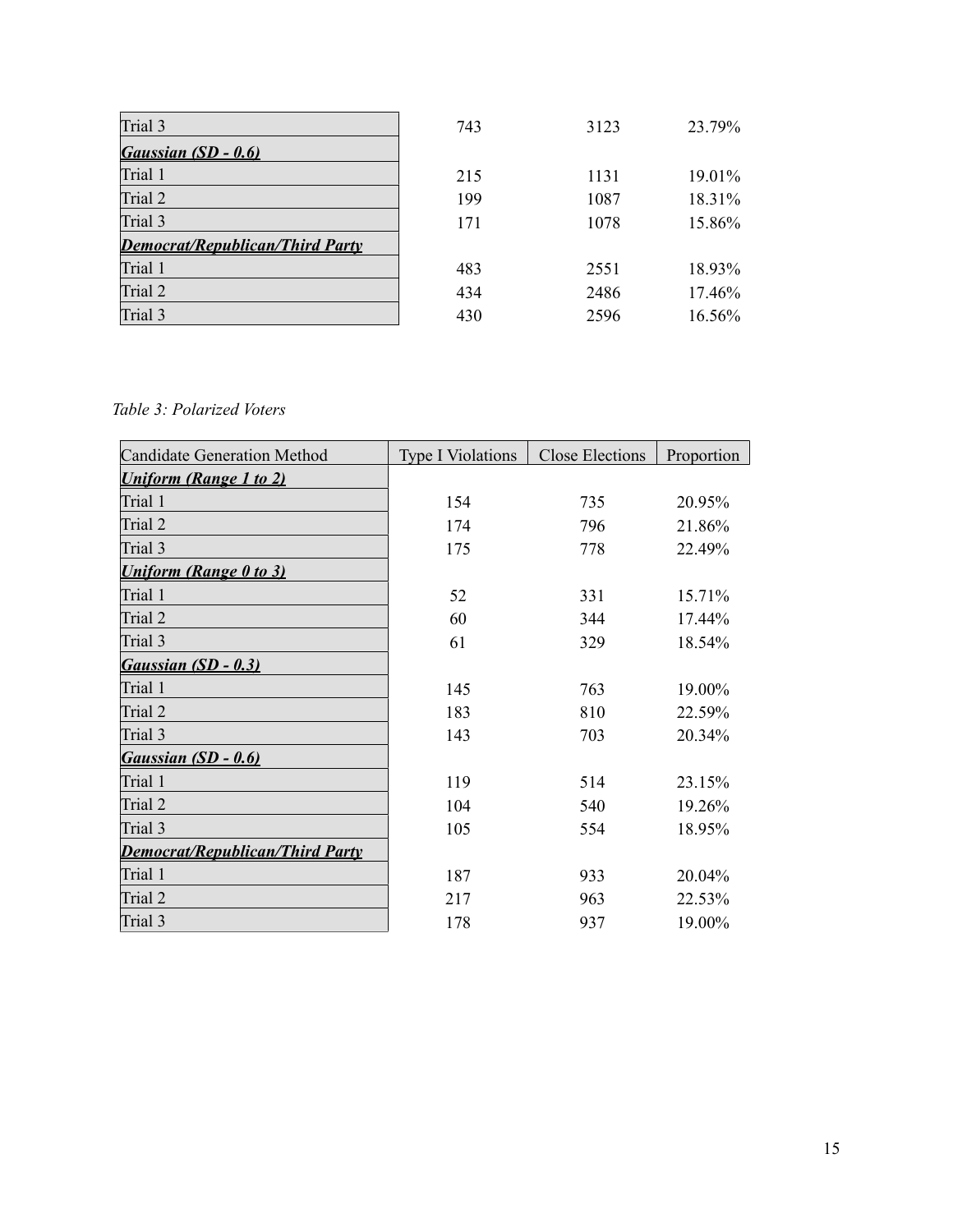#### *Table 4: Multi-polar Voters*

| <b>Candidate Generation Method</b>     | <b>Type I Violations</b> | <b>Close Elections</b> | Proportion |
|----------------------------------------|--------------------------|------------------------|------------|
| <b>Uniform (Range 1 to 2)</b>          |                          |                        |            |
| Trial 1                                | 400                      | 1563                   | 25.59%     |
| Trial 2                                | 381                      | 1555                   | 24.50%     |
| Trial 3                                | 397                      | 1555                   | 25.53%     |
| <b>Uniform (Range 0 to 3)</b>          |                          |                        |            |
| Trial 1                                | 208                      | 1057                   | 19.68%     |
| Trial 2                                | 190                      | 1041                   | 18.25%     |
| Trial 3                                | 221                      | 1069                   | 20.67%     |
| Gaussian (SD - 0.3)                    |                          |                        |            |
| Trial 1                                | 450                      | 1702                   | 26.44%     |
| Trial 2                                | 442                      | 1637                   | 27.00%     |
| Trial 3                                | 438                      | 1638                   | 26.74%     |
| Gaussian (SD - 0.6)                    |                          |                        |            |
| Trial 1                                | 390                      | 1520                   | 25.66%     |
| Trial 2                                | 406                      | 1641                   | 24.74%     |
| Trial 3                                | 419                      | 1699                   | 24.66%     |
| <b>Democrat/Republican/Third Party</b> |                          |                        |            |
| Trial 1                                | 1133                     | 2621                   | 43.23%     |
| Trial 2                                | 1125                     | 2644                   | 42.55%     |
| Trial 3                                | 1151                     | 2587                   | 44.49%     |

# *Startling Proportions*

 As you can see from the simulation results in tables 1 through 4, the proportion of close election profiles which violate Monotonicity Type 1 is truly startling, ranging from 13.84% when the electorate exhibits centrist tendencies and the candidates are chosen completely at random, to 44.49% when the electorate is clustered into multiple ideological groups, and there are two major party candidates located near the main clusters and a third party candidate placed randomly. 13.84% of close elections is itself an unreasonable proportion, yet it is particularly noteworthy that the proportion of close elections which violate Monotonicity Type 1 gets larger when more realistic assumptions are built into the model (polarized electorate, central candidate placement, candidates locating near clusters).

 Notice how, when the electorate is split perfectly into two ideological clusters (polarized voters), close elections with a two major party candidates and a third party candidate have a 1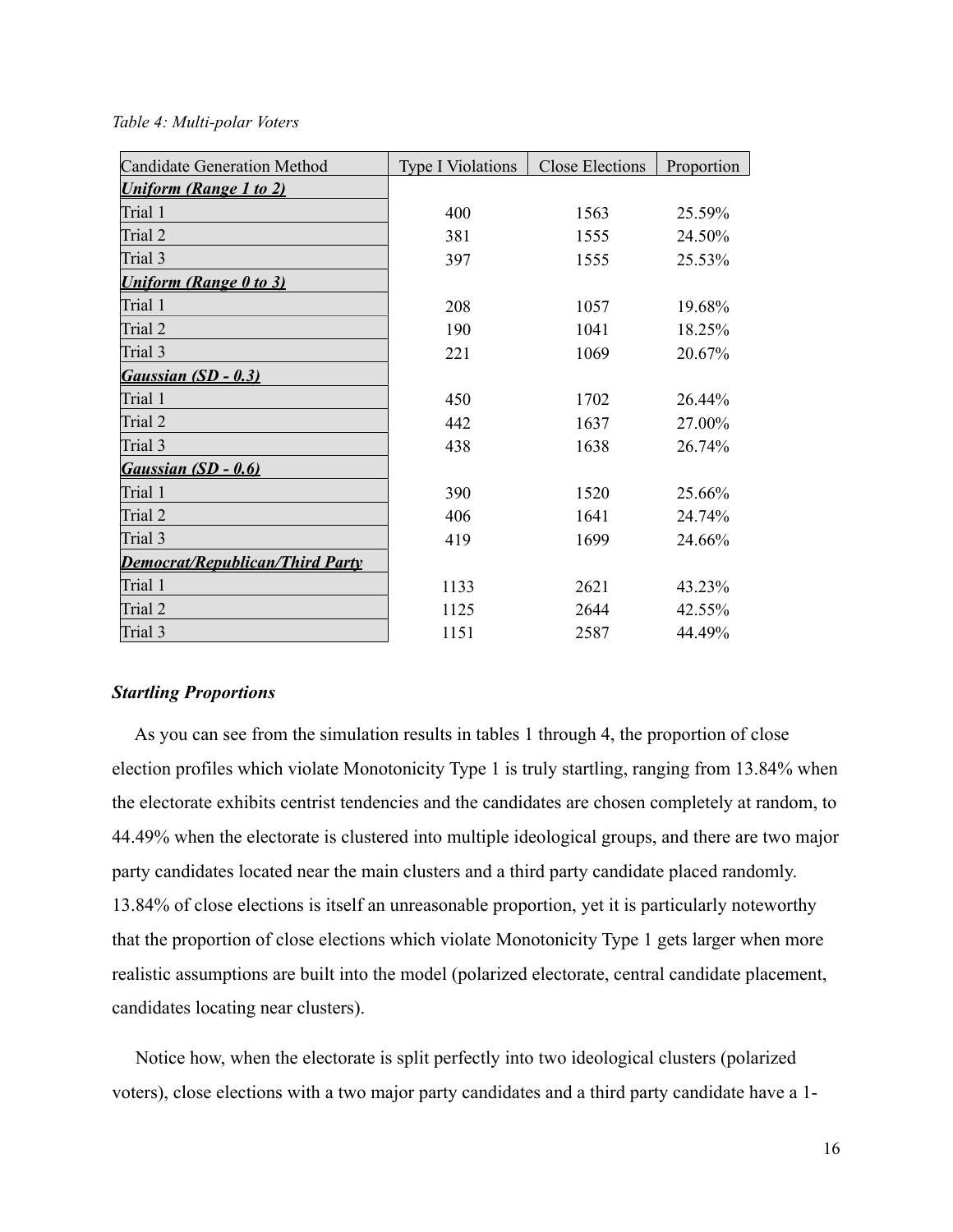in-5 chance of violating monotonicity. This result alone is enough to cast serious doubt on the efficacy of IRV for deciding close elections. Even more disconcerting, however, is what happens when we do not simply have one or two clusters of voters, but several (the "multi-polar distribution"). Doing so causes the proportion of violations in close elections to more than double!

# *Cyclicity*

 At first glance, it seems that the proportions of Type 1 violations derived from the simulation are remarkably similar to the proportions from all close election profiles. Could it be that the simulation is simply replicating the kind of analysis we see in Robert Norman's studies, and is not actually outputting a subset of likely election profiles at all? To answer this question, let us examine the prevalence of simulated election profiles which exhibit majority cyclic triples. As noted previously, when looking at all election profiles, majority cyclic triples occur in more than half of the profiles which violate monotonicity type 1, leading many to claim that such profiles represent an unrealistically large component of monotonicity violations. However, when looking only at simulated profiles, the proportion of those election profiles which are simultaneously cyclic and violate monotonicity type 1 is much smaller than the proportion of all profiles (on average roughly 3%; see tables 5 through 8). Cyclic majority triples never comprise more than 1.5% of all likely profiles produced by the simulation.

 Not only does the proportion of violations among likely profiles remain as high if not higher than the proportion among all profiles, but it does so without relying upon majority cyclic triples, which the simulation confirms is a highly unlikely outcome. As such, the prevalence of monotonicity violations of type 1 is intricately linked not to the majority cyclic triple, but to IRV's Condorcet selection efficiency in close elections.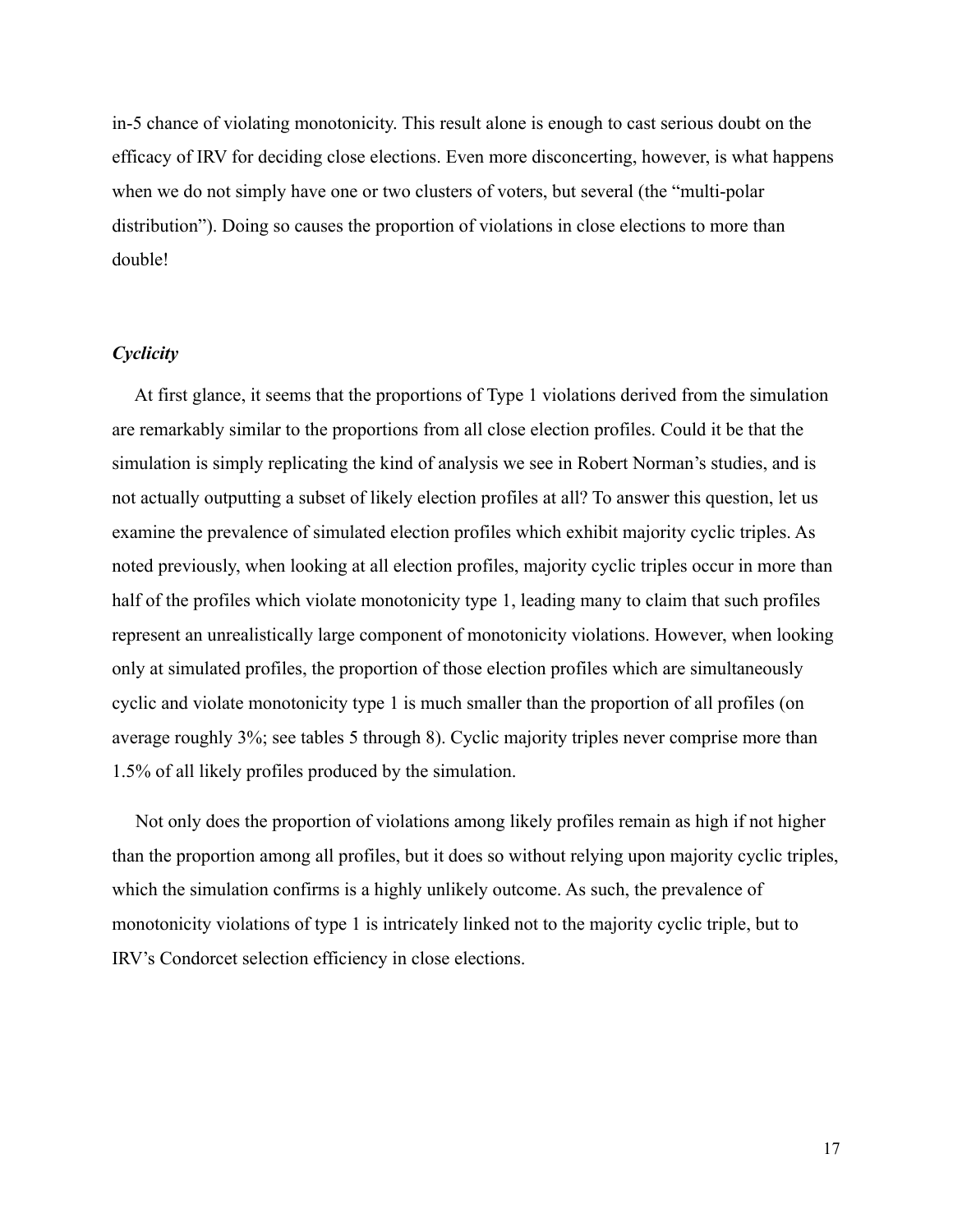|                                        |                | Cyclic Violations   Type I Violations   Cyclic Proportion |          |
|----------------------------------------|----------------|-----------------------------------------------------------|----------|
| <b>Uniform (Range 1 to 2)</b>          |                |                                                           |          |
| Trial 1                                | 19             | 555                                                       | 3.42%    |
| Trial 2                                | 14             | 573                                                       | 2.44%    |
| Trial 3                                | 22             | 613                                                       | 3.59%    |
| <b>Uniform (Range 0 to 3)</b>          |                |                                                           |          |
| Trial 1                                | $\overline{2}$ | 317                                                       | 0.63%    |
| Trial 2                                | $\mathfrak{Z}$ | 301                                                       | 1.00%    |
| Trial 3                                | 5              | 313                                                       | 1.60%    |
| Gaussian (SD - 0.3)                    |                |                                                           |          |
| Trial 1                                | 12             | 639                                                       | 1.88%    |
| Trial 2                                | 23             | 610                                                       | 3.77%    |
| Trial 3                                | 10             | 609                                                       | 1.64%    |
| Gaussian (SD - 0.6)                    |                |                                                           |          |
| Trial 1                                | 6              | 553                                                       | 1.08%    |
| Trial 2                                | 5              | 511                                                       | 0.98%    |
| Trial 3                                | 3              | 517                                                       | 0.58%    |
| <b>Democrat/Republican/Third Party</b> |                |                                                           |          |
| Trial 1                                | 6              | 1348                                                      | 0.45%    |
| Trial 2                                | $\Omega$       | 1301                                                      | $0.00\%$ |
| Trial 3                                | 5              | 1272                                                      | 0.39%    |

*Table 5: Cyclic Violations in Uniform Voter Elections*

*Table 6: Cyclic Violations in Centrist Voter Elections*

|                               |    |     | Cyclic Violations   Type I Violations   Cyclic Proportion |
|-------------------------------|----|-----|-----------------------------------------------------------|
| <b>Uniform (Range 1 to 2)</b> |    |     |                                                           |
| Trial 1                       | 58 | 817 | 7.10%                                                     |
| Trial 2                       | 58 | 769 | $7.54\%$                                                  |
| Trial 3                       | 56 | 819 | 6.84%                                                     |
| <b>Uniform (Range 0 to 3)</b> |    |     |                                                           |
| Trial 1                       | 10 | 97  | 10.31%                                                    |
| Trial 2                       | 11 | 80  | 13.75%                                                    |
| Trial 3                       | 5  | 77  | $6.49\%$                                                  |
| Gaussian $(SD - 0.3)$         |    |     |                                                           |
| Trial 1                       | 58 | 773 | 7.50%                                                     |
| Trial 2                       | 51 | 785 | $6.50\%$                                                  |
| Trial 3                       | 34 | 743 | 4.58%                                                     |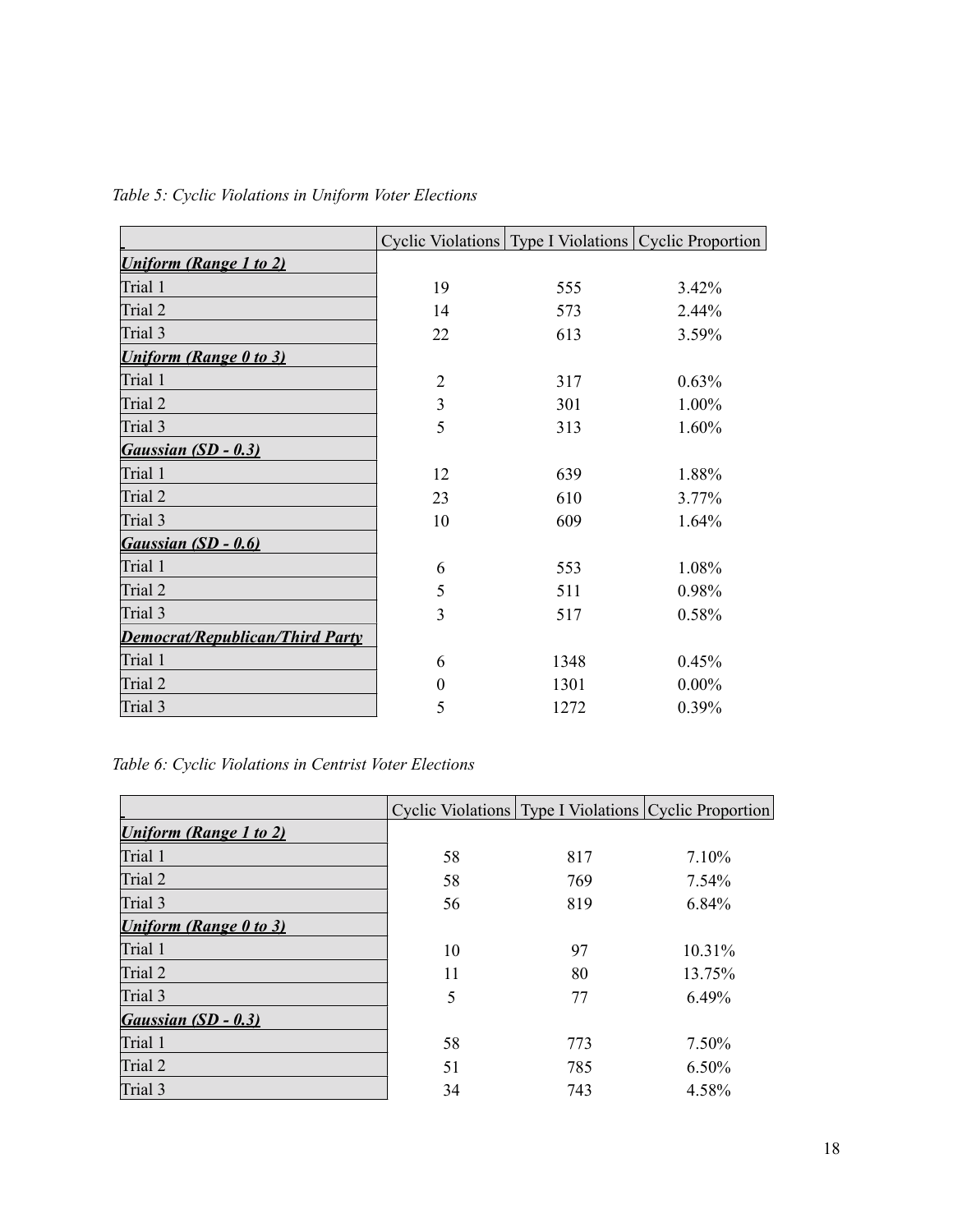| Gaussian (SD - 0.6)                    |    |     |       |
|----------------------------------------|----|-----|-------|
| Trial 1                                | 17 | 215 | 7.91% |
| Trial 2                                | 18 | 199 | 9.05% |
| Trial 3                                | 10 | 171 | 5.85% |
| <b>Democrat/Republican/Third Party</b> |    |     |       |
| Trial 1                                | 24 | 483 | 4.97% |
| Trial 2                                | 28 | 434 | 6.45% |
| Trial 3                                | 23 | 430 | 5.35% |

*Table 7: Cyclic Violations in Polarized Voter Elections*

| 1              | 154 | 0.65%                                                     |
|----------------|-----|-----------------------------------------------------------|
| 1              | 174 | 0.57%                                                     |
| 1              | 175 | 0.57%                                                     |
|                |     |                                                           |
| $\Omega$       | 52  | $0.00\%$                                                  |
| $\theta$       | 60  | $0.00\%$                                                  |
| $\theta$       | 61  | $0.00\%$                                                  |
|                |     |                                                           |
| 4              | 145 | 2.76%                                                     |
| 5              | 183 | 2.73%                                                     |
| 4              | 143 | 2.80%                                                     |
|                |     |                                                           |
| 1              | 119 | 0.84%                                                     |
| $\overline{0}$ | 104 | $0.00\%$                                                  |
| $\theta$       | 105 | $0.00\%$                                                  |
|                |     |                                                           |
| $\Omega$       | 187 | $0.00\%$                                                  |
| $\theta$       | 217 | $0.00\%$                                                  |
| $\theta$       | 178 | $0.00\%$                                                  |
|                |     | Cyclic Violations   Type I Violations   Cyclic Proportion |

*Table 8: Cyclic Violations in Multi-polar Voter Elections*

| Candidate Generation Method |  |  | Cyclic Violations   Type I Violations   Cyclic Proportion |
|-----------------------------|--|--|-----------------------------------------------------------|
|-----------------------------|--|--|-----------------------------------------------------------|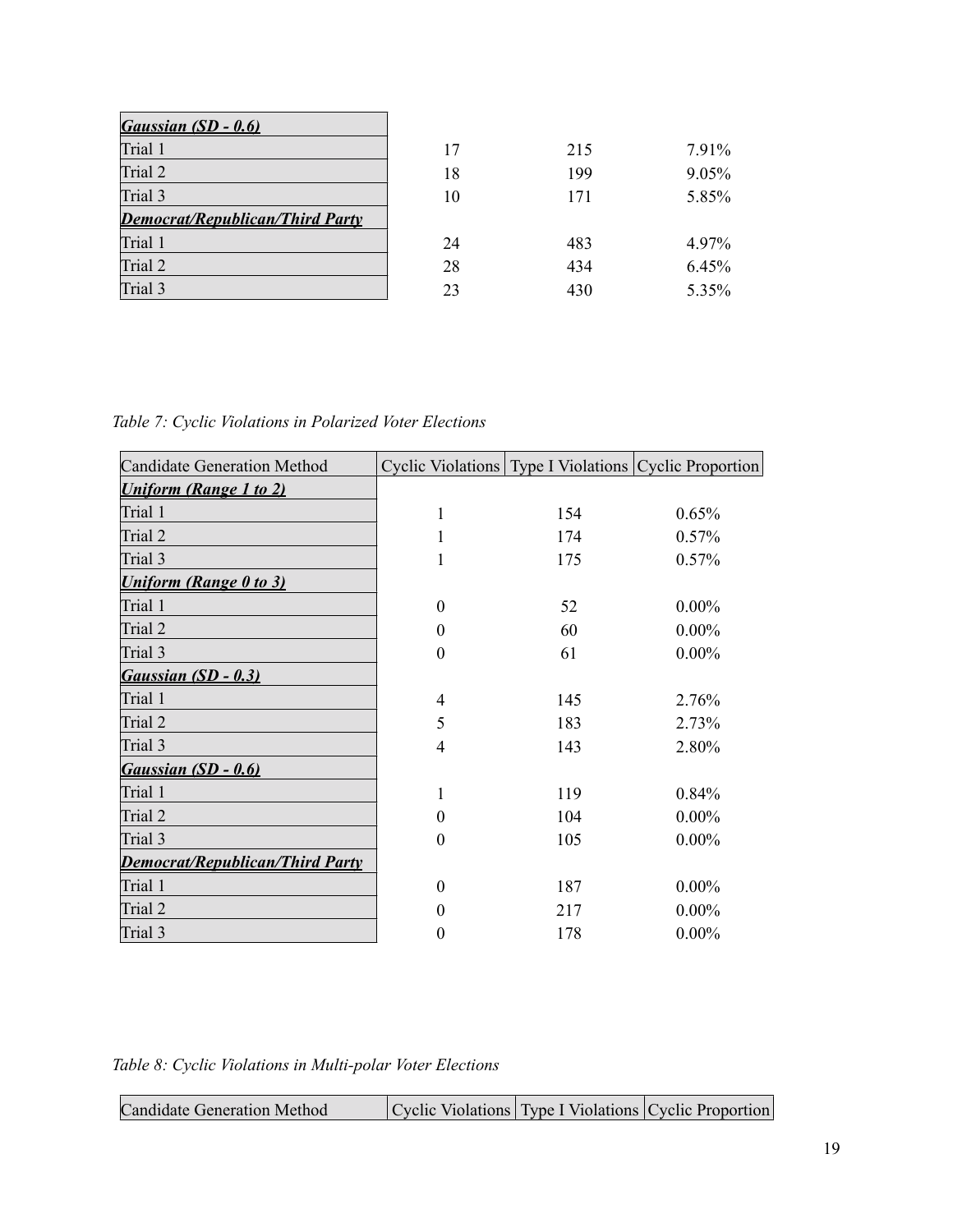| <b>Uniform (Range 1 to 2)</b>          |                |      |       |
|----------------------------------------|----------------|------|-------|
| Trial 1                                | 21             | 400  | 5.25% |
| Trial 2                                | 8              | 381  | 2.10% |
| Trial 3                                | 11             | 397  | 2.77% |
| <b>Uniform (Range 0 to 3)</b>          |                |      |       |
| Trial 1                                | 8              | 208  | 3.85% |
| Trial 2                                | $\overline{2}$ | 190  | 1.05% |
| Trial 3                                | $\overline{4}$ | 221  | 1.81% |
| Gaussian (SD - 0.3)                    |                |      |       |
| Trial 1                                | 14             | 450  | 3.11% |
| Trial 2                                | 18             | 442  | 4.07% |
| Trial 3                                | 19             | 438  | 4.34% |
| Gaussian (SD - 0.6)                    |                |      |       |
| Trial 1                                | 5              | 390  | 1.28% |
| Trial 2                                | 8              | 406  | 1.97% |
| Trial 3                                | $\overline{7}$ | 419  | 1.67% |
| <b>Democrat/Republican/Third Party</b> |                |      |       |
| Trial 1                                | 13             | 1133 | 1.15% |
| Trial 2                                | 5              | 1125 | 0.44% |
| Trial 3                                | 15             | 1151 | 1.30% |

# *Monotonicity Type 2*

I have tended to de-emphasize monotonicity type 2 up to now for two reasons. For one, whereas the necessary condition for a violation of monotonicity type 1 is inherently appealing (close elections are, in and of themselves, an interesting object of study), the necessary condition for a violation of Type 2 is somewhat more artificial  $(b + c \ge 2a + 2)$ . Secondly, since the

proportions of Type 1 violations are so startlingly large, and the proportions of Type 2 violations relatively small in comparison, it adds little emphasis to discuss such violations. However, in the interest of completeness, the following charts describe the overall proportions of Type 2 violations among the likely election profiles produced by the simulation (again, based on 10,000 election trials).

# *Table 9: Type II Violations in Uniform Voter Elections*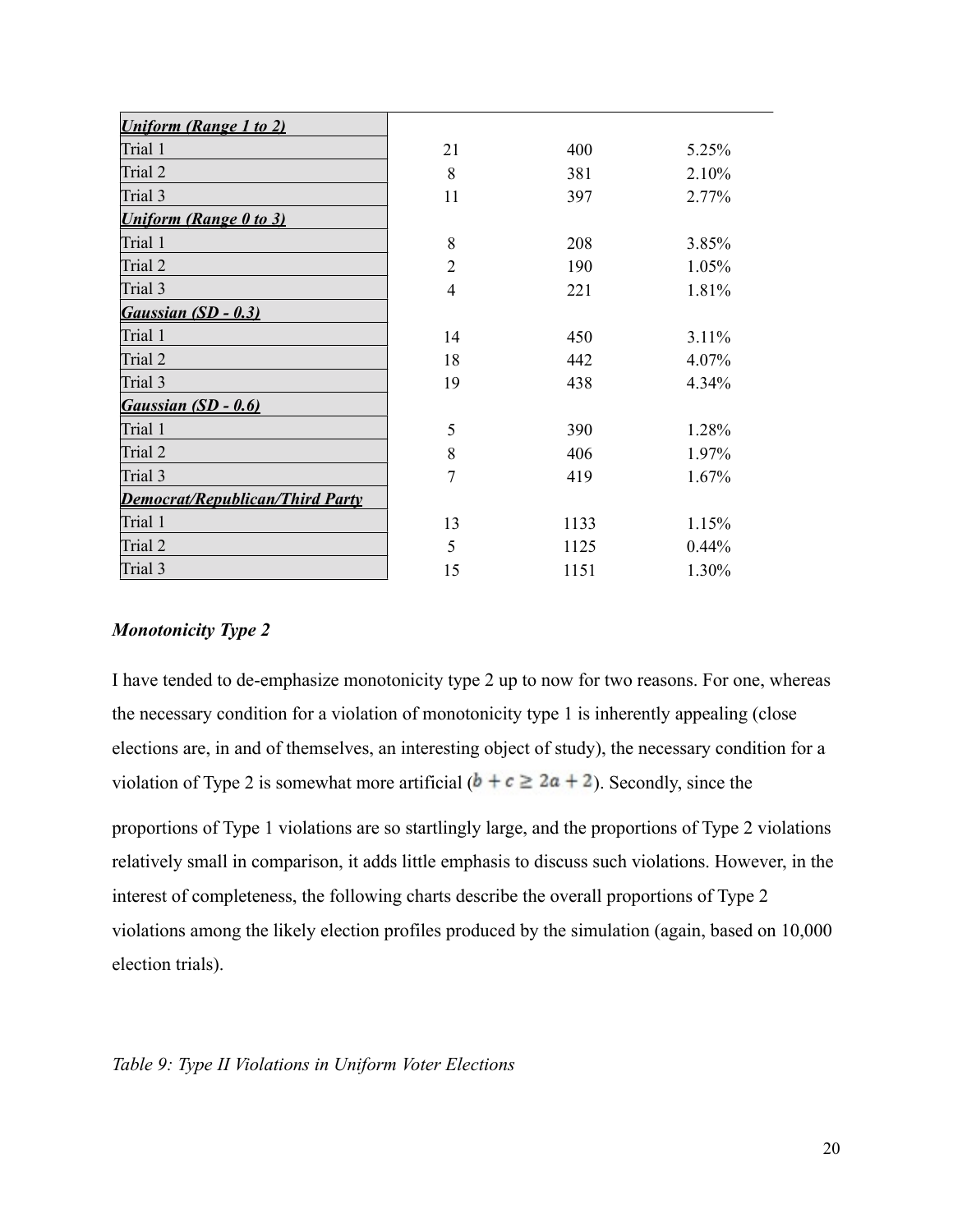|                                        | Type II    | Potential |            |
|----------------------------------------|------------|-----------|------------|
| <b>Candidate Generation Method</b>     | Violations | Type II's | Proportion |
| <b>Uniform (Range 1 to 2)</b>          |            |           |            |
| Trial 1                                | 79         | 574       | 13.76%     |
| Trial 2                                | 75         | 570       | 13.16%     |
| Trial 3                                | 64         | 548       | 11.68%     |
| <b>Uniform (Range 0 to 3)</b>          |            |           |            |
| Trial 1                                | 38         | 340       | 11.18%     |
| Trial 2                                | 36         | 409       | 8.80%      |
| Trial 3                                | 41         | 378       | 10.85%     |
| Gaussian (SD - 0.3)                    |            |           |            |
| Trial 1                                | 87         | 504       | 17.26%     |
| Trial 2                                | 86         | 520       | 16.54%     |
| Trial 3                                | 102        | 513       | 19.88%     |
| Gaussian (SD - 0.6)                    |            |           |            |
| Trial 1                                | 60         | 640       | 9.38%      |
| Trial 2                                | 54         | 676       | 7.99%      |
| Trial 3                                | 51         | 623       | 8.19%      |
| <b>Democrat/Republican/Third Party</b> |            |           |            |
| Trial 1                                | 121        | 1343      | 9.01%      |
| Trial 2                                | 110        | 1291      | 8.52%      |
| Trial 3                                | 116        | 1284      | 9.03%      |

# *Table 10: Type II Violations in Centrist Voter Elections*

|                                    | Type II           | Potential |            |
|------------------------------------|-------------------|-----------|------------|
| <b>Candidate Generation Method</b> | <b>Violations</b> | Type II's | Proportion |
| Uniform (Range 1 to 2)             |                   |           |            |
| Trial 1                            | 60                | 767       | 7.82%      |
| Trial 2                            | 74                | 803       | $922\%$    |
| Trial 3                            | 74                | 808       | 9.16%      |
| Uniform (Range 0 to 3)             |                   |           |            |
| Trial 1                            | 16                | 97        | $16.49\%$  |
| Trial 2                            | 20                | 99        | 20.20%     |
| Trial 3                            | 15                | 103       | 14.56%     |
| Gaussian (SD - 0.3)                |                   |           |            |
| Trial 1                            | 74                | 663       | 11.16%     |
| Trial 2                            | 78                | 678       | 11.50%     |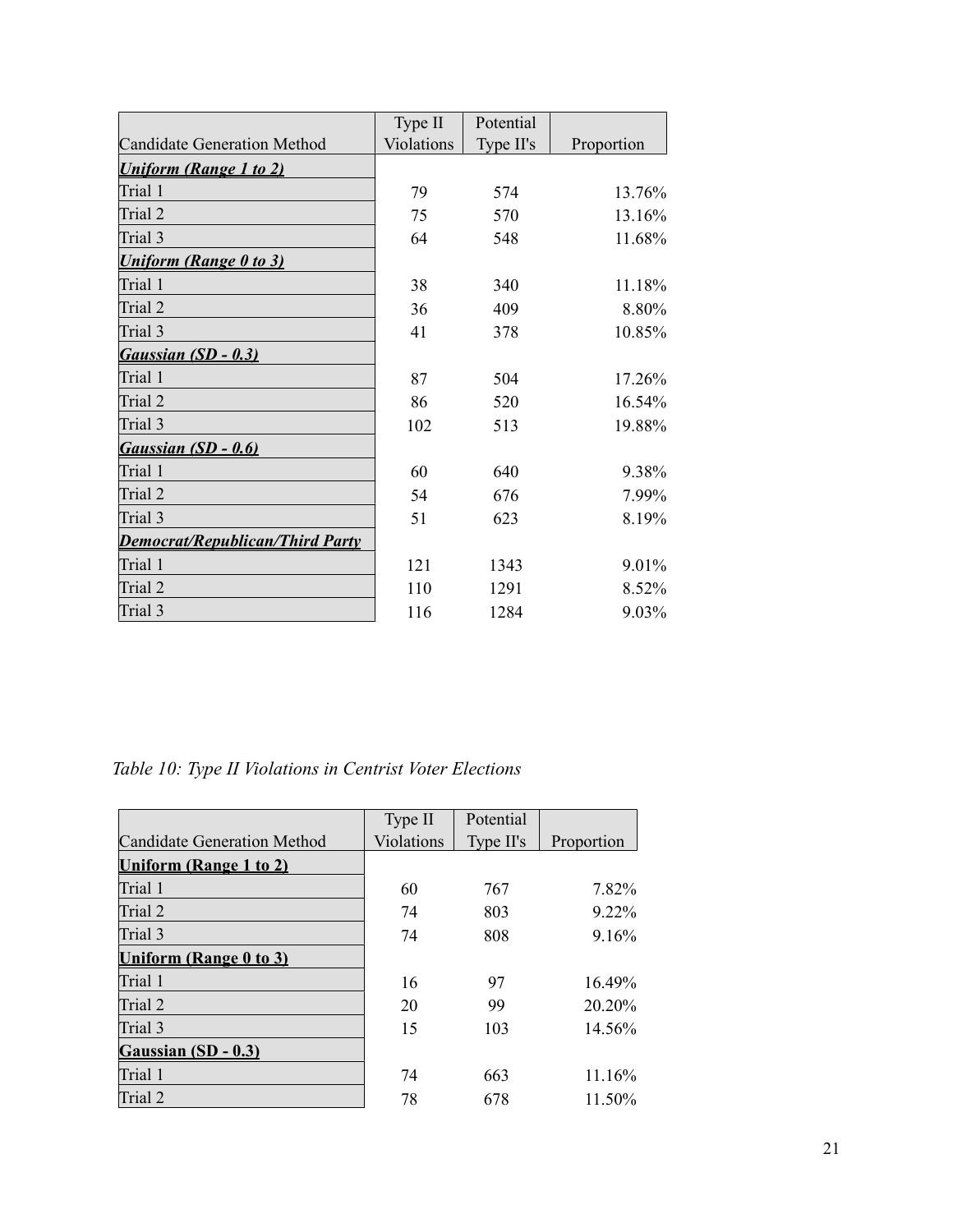| Trial 3                   | 82 | 681 | 12.04% |
|---------------------------|----|-----|--------|
| Gaussian (SD - 0.6)       |    |     |        |
| Trial 1                   | 26 | 234 | 11.11% |
| Trial 2                   | 27 | 236 | 11.44% |
| Trial 3                   | 22 | 210 | 10.48% |
| Democrat/Republican/Third |    |     |        |
| <b>Party</b>              |    |     |        |
| Trial 1                   | 60 | 534 | 11.24% |
| Trial 2                   | 42 | 466 | 9.01%  |
| Trial 3                   | 51 | 513 | 9.94%  |

*Table 11: Type II Violations in Polarized Voter Elections*

|                                        | Type II        | Potential |            |
|----------------------------------------|----------------|-----------|------------|
| <b>Candidate Generation Method</b>     | Violations     | Type II's | Proportion |
| <b>Uniform (Range 1 to 2)</b>          |                |           |            |
| Trial 1                                | 12             | 386       | 3.11%      |
| Trial 2                                | 12             | 435       | 2.76%      |
| Trial 3                                | 14             | 385       | 3.64%      |
| <b>Uniform (Range 0 to 3)</b>          |                |           |            |
| Trial 1                                | 5              | 159       | 3.14%      |
| Trial 2                                | $\overline{2}$ | 148       | 1.35%      |
| Trial 3                                | 7              | 165       | 4.24%      |
| Gaussian (SD - 0.3)                    |                |           |            |
| Trial 1                                | 11             | 385       | 2.86%      |
| Trial <sub>2</sub>                     | 15             | 386       | 3.89%      |
| Trial 3                                | 8              | 386       | 2.07%      |
| Gaussian (SD - 0.6)                    |                |           |            |
| Trial 1                                | 3              | 269       | 1.12%      |
| Trial 2                                | 5              | 289       | 1.73%      |
| Trial 3                                | 6              | 328       | 1.83%      |
| <b>Democrat/Republican/Third Party</b> |                |           |            |
| Trial 1                                | $\theta$       | 848       | $0.00\%$   |
| Trial 2                                | $\theta$       | 865       | $0.00\%$   |
| Trial 3                                | 1              | 850       | 0.12%      |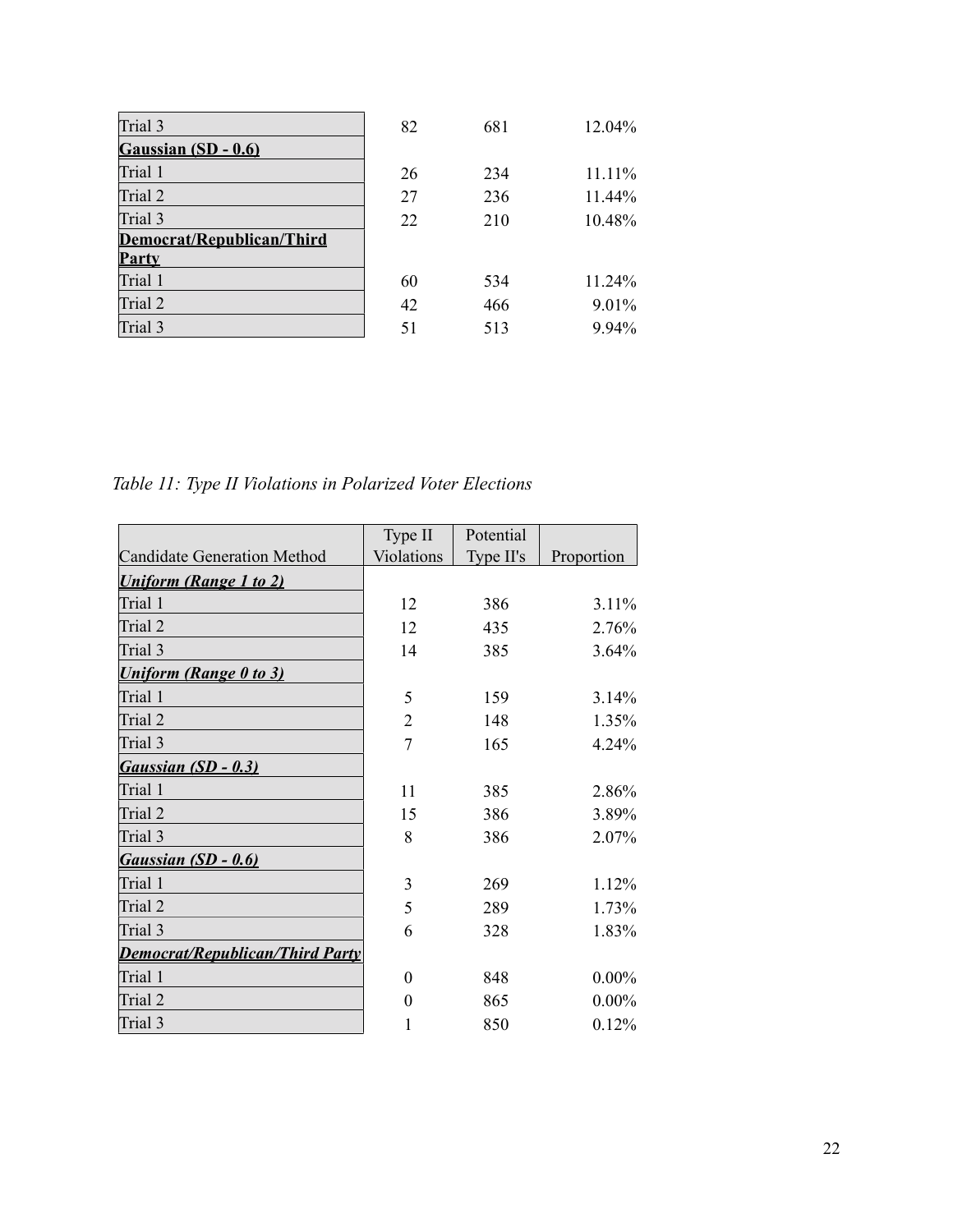|                                        | Type II           | Potential |            |
|----------------------------------------|-------------------|-----------|------------|
| <b>Candidate Generation Method</b>     | <b>Violations</b> | Type II's | Proportion |
| <b>Uniform (Range 1 to 2)</b>          |                   |           |            |
| Trial 1                                | 85                | 923       | 9 2 1 %    |
| Trial 2                                | 83                | 962       | 8.63%      |
| Trial 3                                | 86                | 967       | 8.89%      |
| <b>Uniform (Range 0 to 3)</b>          |                   |           |            |
| Trial 1                                | 43                | 448       | 9.60%      |
| Trial 2                                | 56                | 497       | 11.27%     |
| Trial 3                                | 51                | 466       | 10.94%     |
| Gaussian (SD - 0.3)                    |                   |           |            |
| Trial 1                                | 88                | 843       | 10.44%     |
| Trial 2                                | 81                | 786       | 10.31%     |
| Trial 3                                | 93                | 785       | 11.85%     |
| Gaussian (SD - 0.6)                    |                   |           |            |
| Trial 1                                | 74                | 681       | 10.87%     |
| Trial 2                                | 70                | 712       | 9.83%      |
| Trial 3                                | 65                | 700       | 9.29%      |
| <b>Democrat/Republican/Third Party</b> |                   |           |            |
| Trial 1                                | 51                | 868       | 5.88%      |
| Trial 2                                | 78                | 944       | 8.26%      |
| Trial 3                                | 64                | 901       | 7.10%      |

*Table 12: Type II Violations in Multi-Polar Voter Elections*

# *Looking Forward*

 Bear in mind that this paper by no means advocates a return to plurality voting. Plurality, with its flaws like spoilers and split votes is certainly no better than IRV. Plurality with runoff is similarly unimpressive, as it has all the flaws of IRV, but such problems are more difficult to detect since full preference rankings are not recorded. There are other systems of voting which reasonably eliminate the problems of vote-splitting, yet are entirely monotonic. The Borda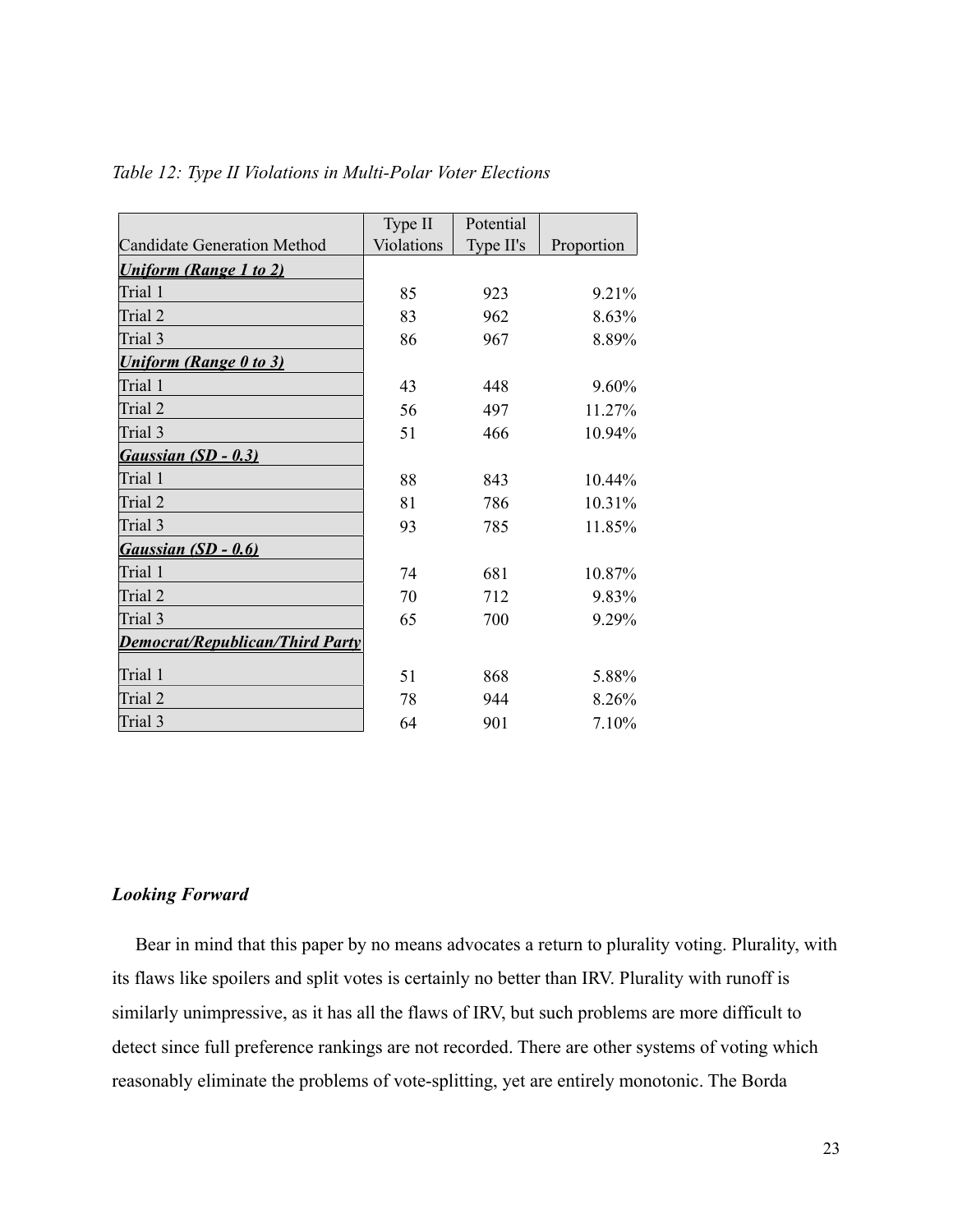Count, for instance, also uses ranked ballots, assigning points to each candidate based on how high they are in each voter's rankings. Approval voting deals with the problem a different way, by allowing voters to cast votes for as many candidates as they wish. Each of these systems, of course, has problems of its own, but nothing nearly as insidious and backwards as those found in Instant Runoff Voting. If we are to effectively adopt voting system reform, then the public must be made fully aware of all the benefits and drawbacks of each proposed system, so it can most effectively decide which values to incorporate into our system of democracy.

# **Works Cited**

- [1] Arrow, K.J. (1950). A Difficulty in the Concept of Social Welfare, *Journal of Political Economy* 58(4), pp. 328–346.
- [2] Merrill, S. (1988). *Making Multicandidate elections more democratic.* Princeton, NJ: Princeton University Press.
- [3] Poundstone, W. (2008). *Gaming the vote: Why elections aren't fair (and what we can do about it).* New York: Hill and Wang.
- [4] Laatau, J. & Smith, W. D. (2009). *The rank-order votes in the 2009 Burlington mayoral election..*Retrieved May 11, 2009, from http://rangevoting.org/JLburl09.txt
- [5] *Monotonicity and IRV -- Why the monotonicity criterion is of little import.* Retrieved May17, 2009, from http://www.fairvote.org/?page=2261
- [6] Norman, R. (2006). Some properties of STV in close and polarized elections, *presented at the Eighth International Meeting of the Society of Social Choice and Welfare.*

#### *Appendix 1 – Results using City Block Distance Metric*

*Table 1: Uniform Voters*

| <b>Candidate Generation Method</b> | Type I Violations   Close Elections |      | Proportion |
|------------------------------------|-------------------------------------|------|------------|
| Uniform (Range 1 to 2)             | 516                                 | 2151 | 23.99%     |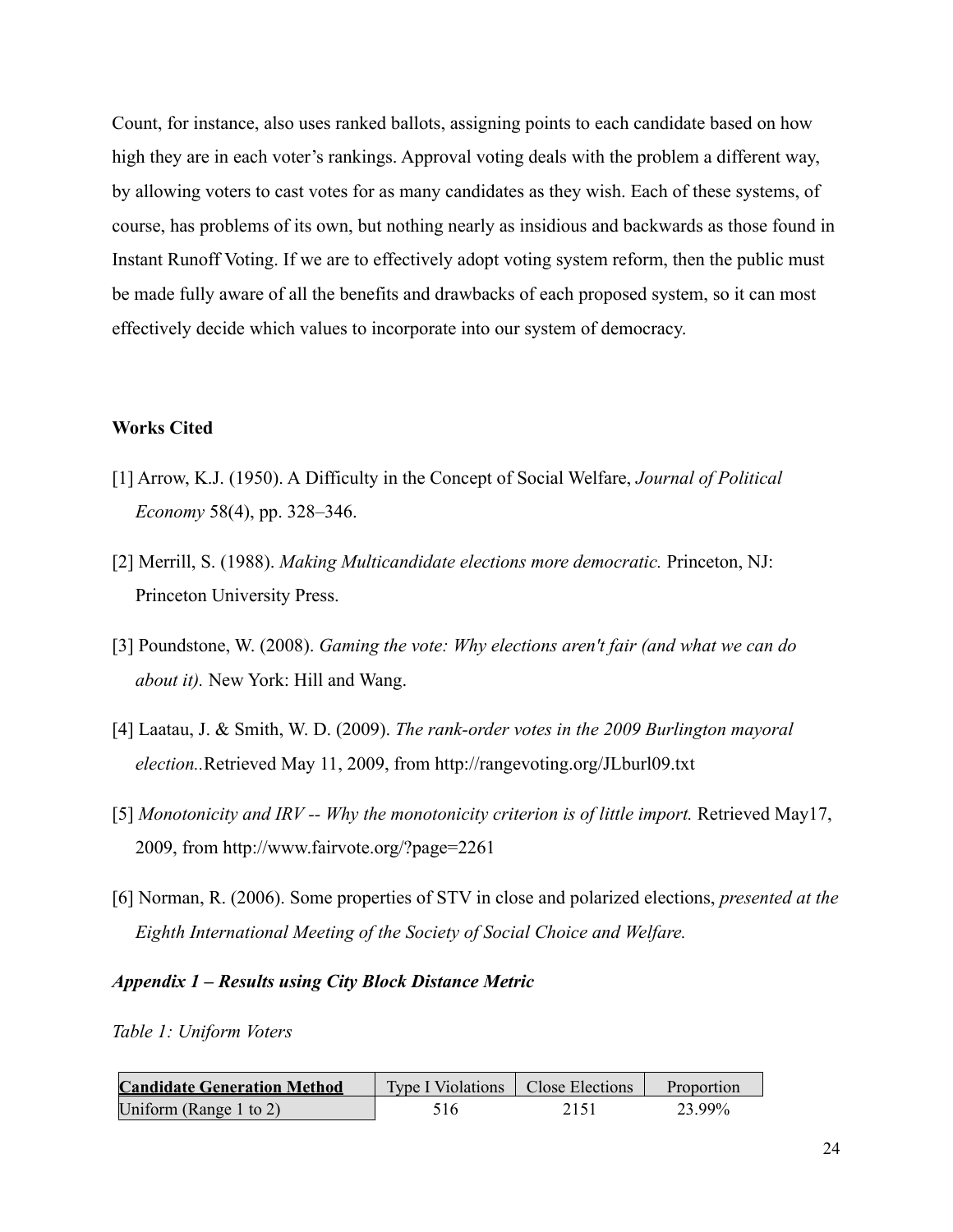|                                 | 505  | 2199 | 22.96% |
|---------------------------------|------|------|--------|
|                                 | 486  | 2184 | 22.25% |
| Uniform (Range $0$ to $3$ )     | 373  | 1647 | 22.65% |
|                                 | 376  | 1731 | 21.72% |
|                                 | 372  | 1685 | 22.08% |
| Gaussian (SD - 0.3)             | 486  | 2434 | 19.97% |
|                                 | 462  | 2400 | 19.25% |
|                                 | 455  | 2357 | 19.30% |
| Gaussian $(SD - 0.6)$           | 553  | 2386 | 23.18% |
|                                 | 543  | 2233 | 24.32% |
|                                 | 557  | 2319 | 24.02% |
| Democrat/Republican/Third Party | 1127 | 4390 | 25.67% |
|                                 | 1112 | 4423 | 25.14% |
|                                 | 1151 | 4525 | 25.44% |

# *Table 2: Centrist Voters*

| <b>Candidate Generation Method</b> | <b>Type I Violations</b> | <b>Close Elections</b> | Proportion |
|------------------------------------|--------------------------|------------------------|------------|
| Uniform (Range 1 to 2)             | 846                      | 3109                   | 27.21%     |
|                                    | 832                      | 3166                   | 26.28%     |
|                                    | 839                      | 3130                   | 26.81%     |
| Uniform (Range $0$ to 3)           | 83                       | 559                    | 14.85%     |
|                                    | 91                       | 524                    | 17.37%     |
|                                    | 90                       | 532                    | 16.92%     |
| Gaussian (SD - 0.3)                | 579                      | 2907                   | 19.92%     |
|                                    | 617                      | 2868                   | 21.51%     |
|                                    | 588                      | 2916                   | 20.16%     |
| Gaussian $(SD - 0.6)$              | 191                      | 1159                   | 16.48%     |
|                                    | 180                      | 1091                   | 16.50%     |
|                                    | 181                      | 1152                   | 15.71%     |
| Democrat/Republican/Third Party    | 417                      | 2599                   | 16.04%     |
|                                    | 421                      | 2629                   | 16.01%     |
|                                    | 414                      | 2576                   | 16.07%     |
| $T_2$ kla 2. Dolanizad Votana      |                          |                        |            |

*Table 3: Polarized Voters*

| <b>Candidate Generation Method</b> | <b>Type I Violations</b> | Close Elections | Proportion |
|------------------------------------|--------------------------|-----------------|------------|
| Uniform (Range 1 to 2)             | 197                      | 565             | 34.87%     |
|                                    | 208                      | 536             | 38.81%     |
|                                    | 189                      | 558             | 33.87%     |
| Uniform (Range 0 to 3)             | 98                       | 359             | 27.30%     |
|                                    | 85                       |                 | 22.55%     |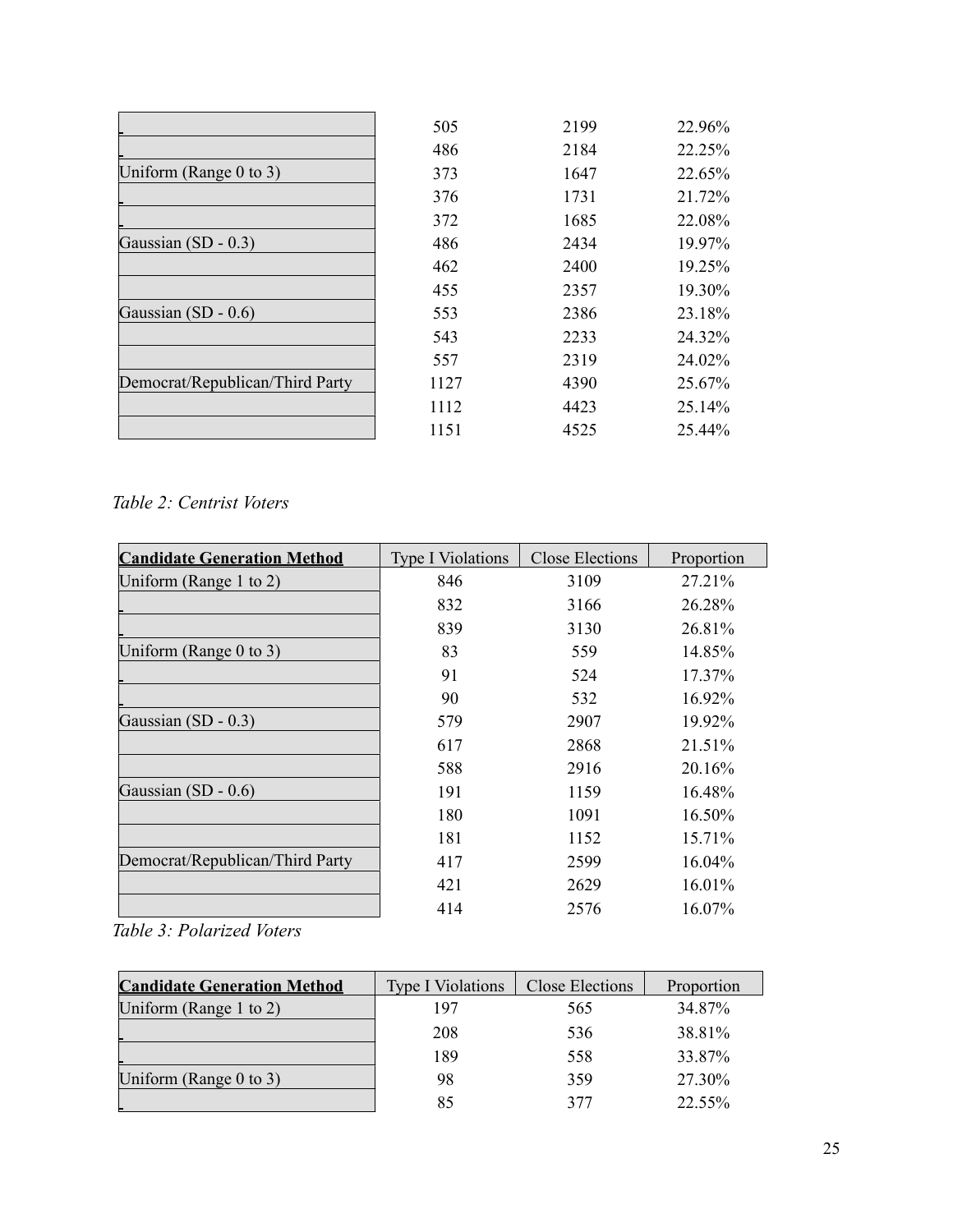|                                 | 53  | 314  | 16.88% |
|---------------------------------|-----|------|--------|
| Gaussian $(SD - 0.3)$           | 136 | 378  | 35.98% |
|                                 | 141 | 366  | 38.52% |
|                                 | 157 | 389  | 40.36% |
| Gaussian $(SD - 0.6)$           | 166 | 565  | 29.38% |
|                                 | 193 | 590  | 32.71% |
|                                 | 157 | 526  | 29.85% |
| Democrat/Republican/Third Party | 235 | 1085 | 21.66% |
|                                 | 250 | 1030 | 24.27% |
|                                 | 272 | 1122 | 24.24% |

*Table 4: Multi-polar Voters*

| <b>Candidate Generation Method</b> | <b>Type I Violations</b> | <b>Close Elections</b> | Proportion |
|------------------------------------|--------------------------|------------------------|------------|
| Uniform (Range 1 to 2)             | 195                      | 745                    | 26.17%     |
|                                    | 184                      | 728                    | 25.27%     |
|                                    | 184                      | 755                    | 24.37%     |
| Uniform (Range $0$ to $3$ )        | 296                      | 1518                   | 19.50%     |
|                                    | 286                      | 1532                   | 18.67%     |
|                                    | 261                      | 1534                   | 17.01%     |
| Gaussian $(SD - 0.3)$              | 142                      | 608                    | 23.36%     |
|                                    | 164                      | 632                    | 25.95%     |
|                                    | 146                      | 578                    | 25.26%     |
| Gaussian $(SD - 0.6)$              | 390                      | 1789                   | 21.80%     |
|                                    | 430                      | 1712                   | 25.12%     |
|                                    | 382                      | 1737                   | 21.99%     |
| Democrat/Republican/Third Party    | 817                      | 1880                   | 43.46%     |
|                                    | 797                      | 1859                   | 42.87%     |
|                                    | 815                      | 1886                   | 43.21%     |

*Table 5: Cyclic Violations in Uniform Voter Elections*

| <b>Candidate Generation Method</b> | <b>Cyclic Violations</b> | <b>Type I Violations</b> | Proportion |
|------------------------------------|--------------------------|--------------------------|------------|
| Uniform (Range 1 to 2)             | 49                       | 516                      | 9.50%      |
|                                    | 41                       | 505                      | 8.12%      |
|                                    | 38                       | 486                      | 7.82%      |
| Uniform (Range 0 to 3)             | 38                       | 373                      | 10.19%     |
|                                    | 48                       | 376                      | 12.77%     |
|                                    | 43                       | 372                      | 11.56%     |
| Gaussian $(SD - 0.3)$              | 29                       | 486                      | 5.97%      |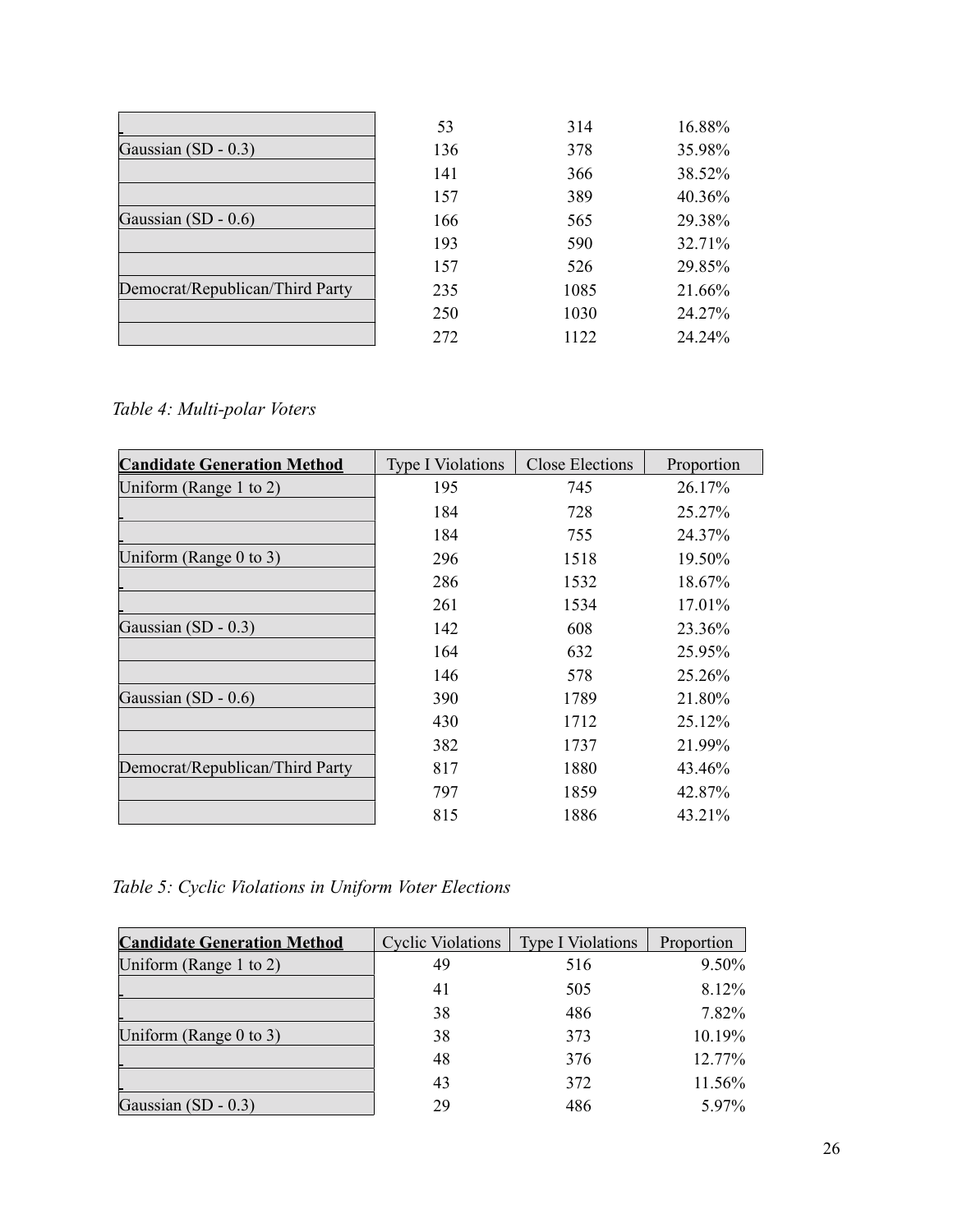|                                 | 24 | 462  | 5.19% |
|---------------------------------|----|------|-------|
|                                 | 21 | 455  | 4.62% |
| Gaussian $(SD - 0.6)$           | 42 | 553  | 7.59% |
|                                 | 51 | 543  | 9.39% |
|                                 | 47 | 557  | 8.44% |
| Democrat/Republican/Third Party | 66 | 1127 | 5.86% |
|                                 | 49 | 1112 | 4.41% |
|                                 | 48 | 1151 | 4.17% |

*Table 6: Cyclic Violations in Centrist Voter Elections*

| <b>Candidate Generation Method</b> | <b>Cyclic Violations</b> | <b>Type I Violations</b> | Proportion |
|------------------------------------|--------------------------|--------------------------|------------|
| Uniform (Range 1 to 2)             | 120                      | 846                      | 14.18%     |
|                                    | 104                      | 832                      | 12.50%     |
|                                    | 103                      | 839                      | 12.28%     |
| Uniform (Range $0$ to $3$ )        | 26                       | 83                       | 31.33%     |
|                                    | 28                       | 91                       | 30.77%     |
|                                    | 26                       | 90                       | 28.89%     |
| Gaussian (SD - 0.3)                | 71                       | 579                      | $12.26\%$  |
|                                    | 61                       | 617                      | 9.89%      |
|                                    | 60                       | 588                      | 10.20%     |
| Gaussian $(SD - 0.6)$              | 32                       | 191                      | $16.75\%$  |
|                                    | 27                       | 180                      | 15.00%     |
|                                    | 30                       | 181                      | 16.57%     |
| Democrat/Republican/Third Party    | 69                       | 417                      | 16.55%     |
|                                    | 66                       | 421                      | 15.68%     |
|                                    | 64                       | 414                      | 15.46%     |

*Table 7: Cyclic Violations in Polarized Voter Elections*

| <b>Candidate Generation Method</b> | <b>Cyclic Violations</b> | <b>Type I Violations</b> | Proportion |
|------------------------------------|--------------------------|--------------------------|------------|
| Uniform (Range 1 to 2)             | 12                       | 197                      | $6.09\%$   |
|                                    | 11                       | 208                      | 5.29%      |
|                                    | 13                       | 189                      | 6.88%      |
| Uniform (Range 0 to 3)             | 17                       | 98                       | 17.35%     |
|                                    | 12                       | 85                       | 14.12%     |
|                                    | 6                        | 53                       | 11.32%     |
| Gaussian $(SD - 0.3)$              | 4                        | 136                      | 2.94%      |
|                                    | 4                        | 141                      | 2.84%      |
|                                    |                          | 157                      | 3.18%      |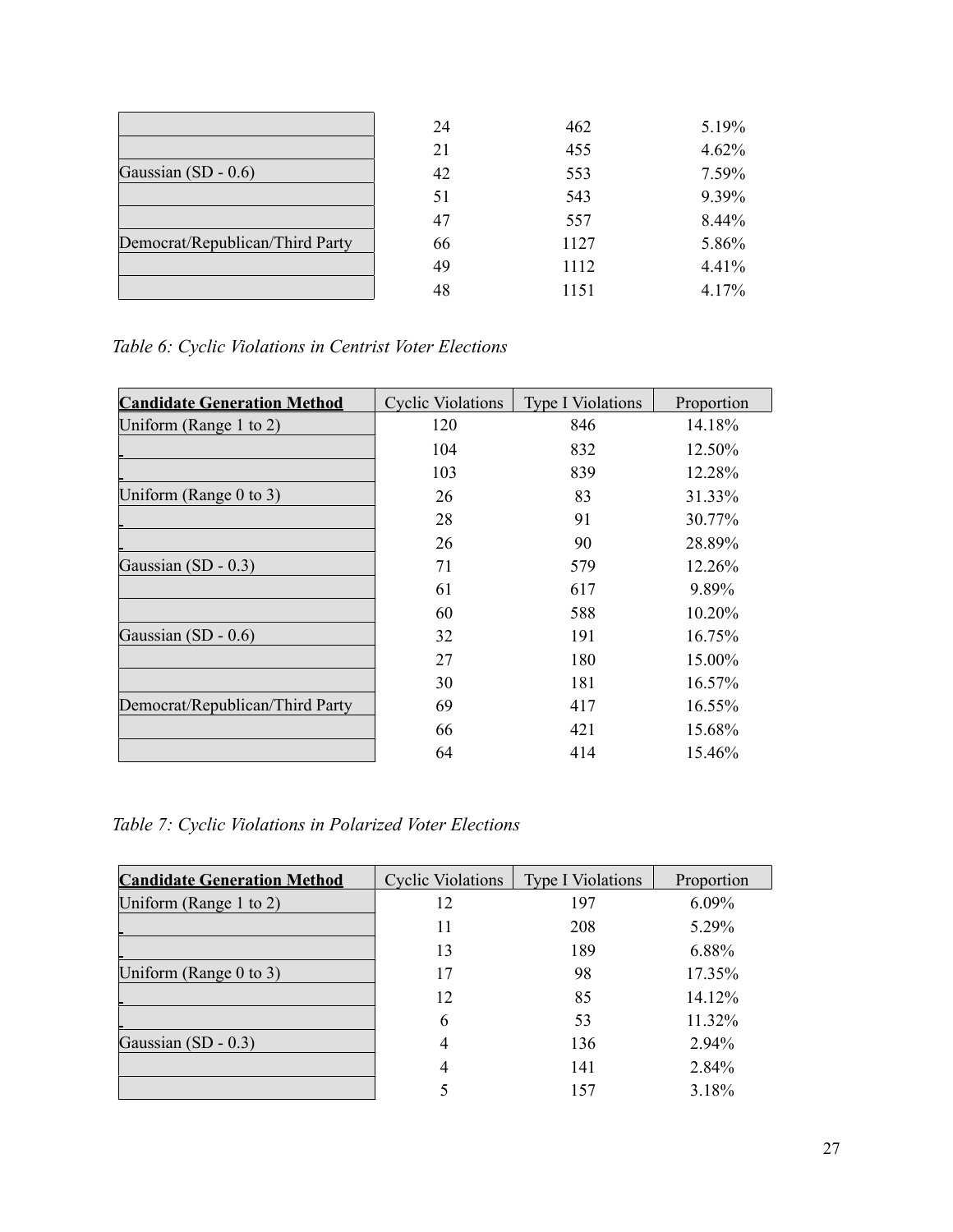| Gaussian $(SD - 0.6)$           | 166 | $4.22\%$ |
|---------------------------------|-----|----------|
|                                 | 193 | 4.15%    |
|                                 | 157 | 5.10%    |
| Democrat/Republican/Third Party | 235 | 0.43%    |
|                                 | 250 | $0.00\%$ |
|                                 | 272 | $0.00\%$ |

*Table 8: Cyclic Violations in Multi-polar Voter Elections*

| <b>Candidate Generation Method</b> | <b>Cyclic Violations</b> | <b>Type I Violations</b> | Proportion |
|------------------------------------|--------------------------|--------------------------|------------|
| Uniform (Range 1 to 2)             | 18                       | 195                      | 9.23%      |
|                                    | 10                       | 184                      | 5.43%      |
|                                    | 15                       | 184                      | 8.15%      |
| Uniform (Range $0$ to 3)           | 13                       | 296                      | 4.39%      |
|                                    | 12                       | 286                      | 4.20%      |
|                                    | 12                       | 261                      | 4.60%      |
| Gaussian (SD - 0.3)                |                          | 142                      | 0.70%      |
|                                    |                          | 164                      | 0.61%      |
|                                    | 0                        | 146                      | $0.00\%$   |
| Gaussian (SD - 0.6)                |                          | 390                      | 1.79%      |
|                                    |                          | 430                      | 1.63%      |
|                                    | 5                        | 382                      | 1.31%      |
| Democrat/Republican/Third Party    | 6                        | 817                      | 0.73%      |
|                                    | 5                        | 797                      | $0.63\%$   |
|                                    | 2                        | 815                      | 0.25%      |

# *Appendix 2 – Results using a Three-Dimensional Issue Space*

*Table 1: Uniform Voters*

| Candidate Generation Method   | <b>Type I Violations</b> | Close Elections | Proportion |
|-------------------------------|--------------------------|-----------------|------------|
| <b>Uniform (Range 1 to 2)</b> |                          |                 |            |
| Trial 1                       | 252                      | 1520            | 16.58%     |
| Trial 2                       | 207                      | 1588            | 13.04%     |
| Trial 3                       | 239                      | 1585            | 15.08%     |
| <b>Uniform (Range 0 to 3)</b> |                          |                 |            |
| Trial 1                       | 823                      | 3836            | 21.45%     |
| Trial 2                       | 839                      | 3845            | 21.82%     |
| Trial 3                       | 813                      | 3863            | 21.05%     |
| Gaussian (SD - 0.3)           |                          |                 |            |
| Trial 1                       | 896                      | 3994            | 22.43%     |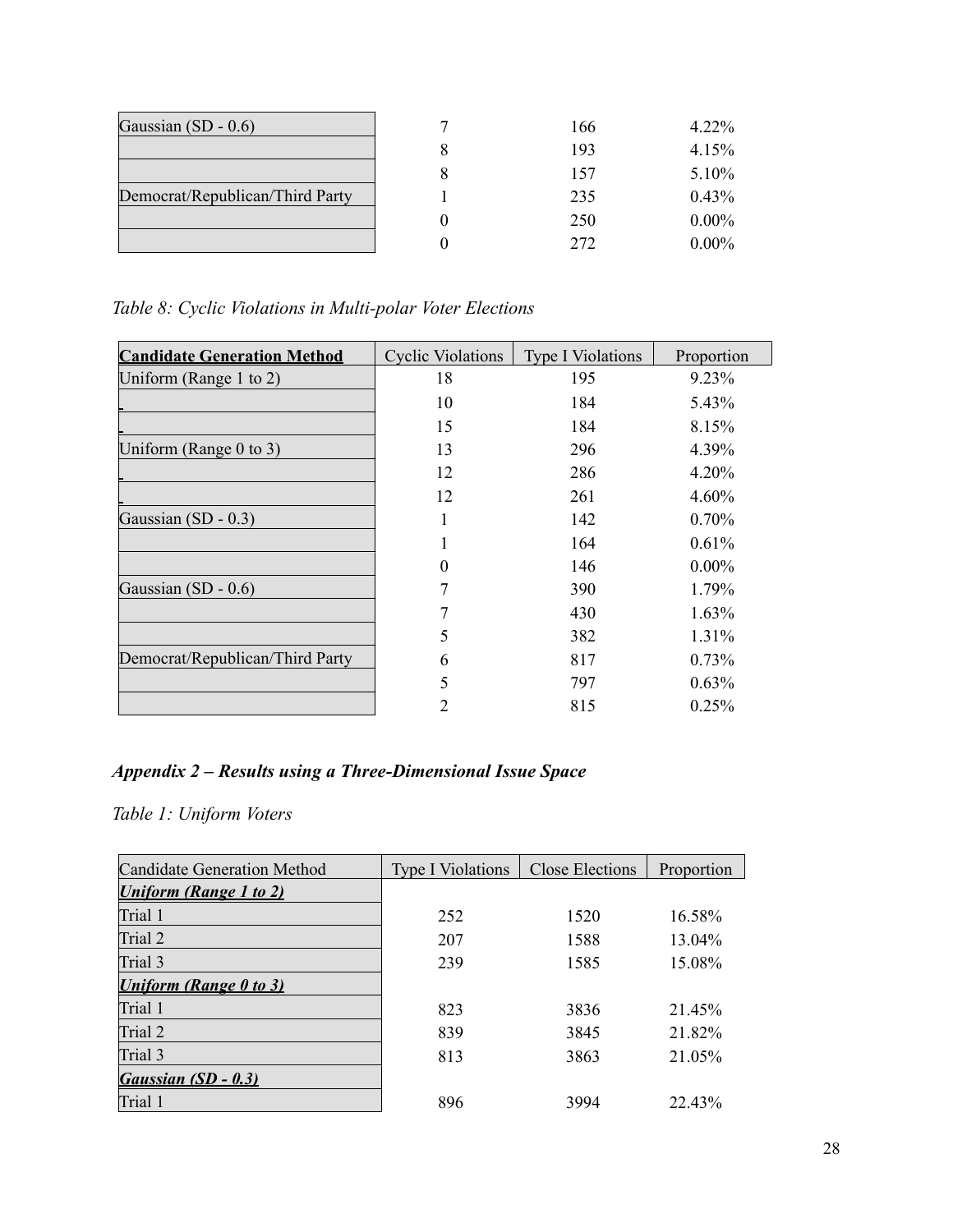| Trial 2                                | 847 | 3881 | 21.82% |
|----------------------------------------|-----|------|--------|
| Trial 3                                | 884 | 3988 | 22.17% |
| Gaussian (SD - 0.6)                    |     |      |        |
| Trial 1                                | 362 | 2309 | 15.68% |
| Trial 2                                | 380 | 2402 | 15.82% |
| Trial 3                                | 363 | 2373 | 15.30% |
| <b>Democrat/Republican/Third Party</b> |     |      |        |
| Trial 1                                | 989 | 4746 | 20.84% |
| Trial 2                                | 964 | 4692 | 20.55% |
| Trial 3                                | 946 | 4774 | 19.82% |

*Table 2: Centrist Voters*

| <b>Candidate Generation Method</b>     | <b>Type I Violations</b> | <b>Close Elections</b> | Proportion |
|----------------------------------------|--------------------------|------------------------|------------|
| <b>Uniform (Range 1 to 2)</b>          |                          |                        |            |
| Trial 1                                | 649                      | 3527                   | 18.40%     |
| Trial 2                                | 719                      | 3606                   | 19.94%     |
| Trial 3                                | 658                      | 3586                   | 18.35%     |
| <b>Uniform (Range 0 to 3)</b>          |                          |                        |            |
| Trial 1                                | 83                       | 687                    | 12.08%     |
|                                        | 75                       | 673                    | 11.14%     |
| Trial 3                                | 79                       | 679                    | 11.63%     |
| Gaussian (SD - 0.3)                    |                          |                        |            |
| Trial 1                                | 601                      | 3299                   | 18.22%     |
| Trial 2                                | 576                      | 3300                   | 17.45%     |
| Trial 3                                | 610                      | 3320                   | 18.37%     |
| Gaussian (SD - 0.6)                    |                          |                        |            |
| Trial 1                                | 107                      | 960                    | 11.15%     |
| Trial 2                                | 111                      | 931                    | 11.92%     |
| Trial 3                                | 123                      | 957                    | 12.85%     |
| <b>Democrat/Republican/Third Party</b> |                          |                        |            |
| Trial 1                                | 153                      | 1659                   | 9.22%      |
| Trial 2                                | 174                      | 1739                   | 10.01%     |
| Trial 3                                | 155                      | 1766                   | 8.78%      |

# *Table 3: Polarized Voters*

| <b>Candidate Generation Method</b> | <b>Type I Violations</b> | <b>Close Elections</b> | Proportion |
|------------------------------------|--------------------------|------------------------|------------|
| Uniform (Range 1 to 2)             |                          |                        |            |
| Trial 1                            | 190                      | 829                    | 22.92%     |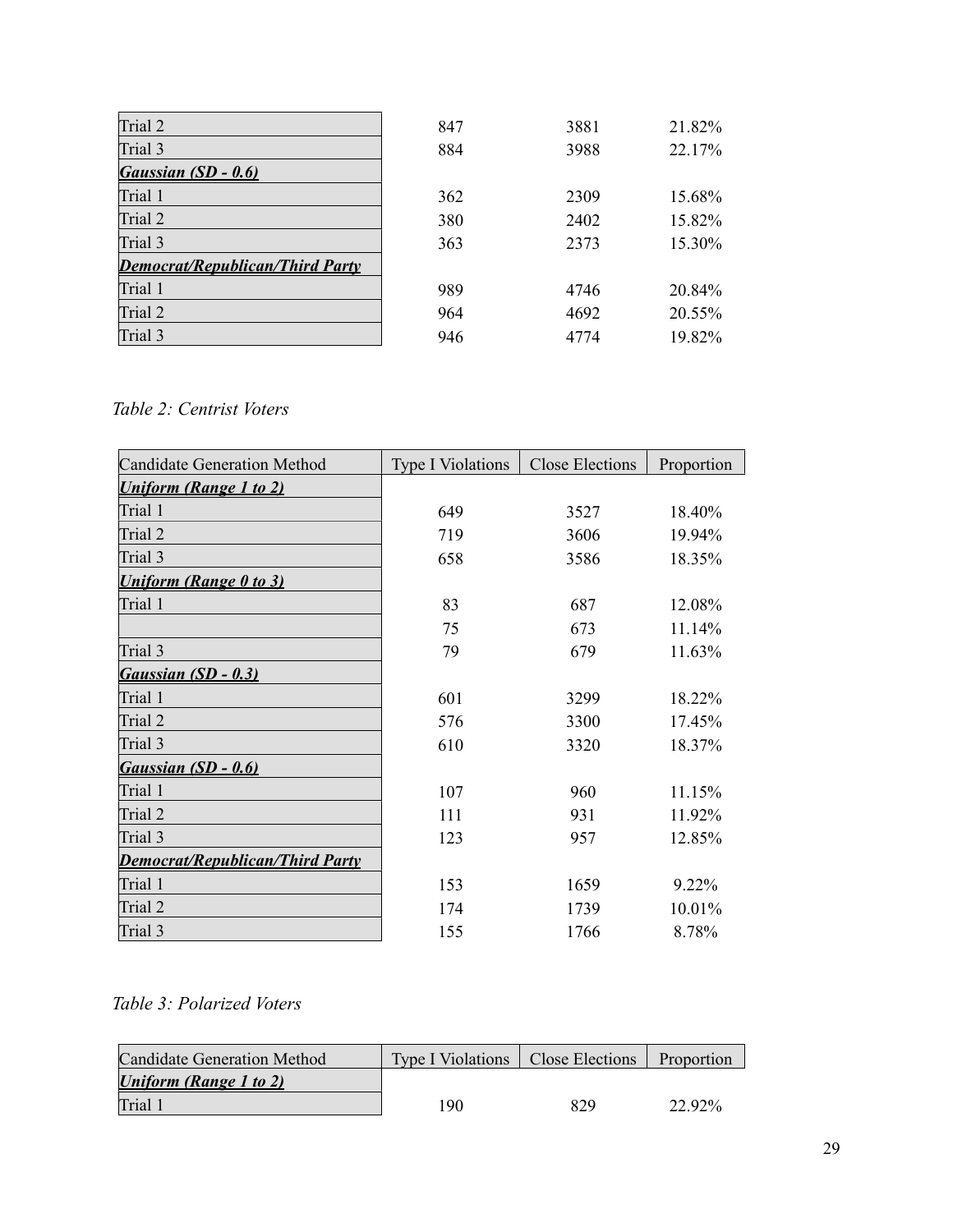| Trial 2                                | 204 | 828 | 24.64%    |
|----------------------------------------|-----|-----|-----------|
| Trial 3                                | 195 | 851 | 22.91%    |
| <b>Uniform (Range 0 to 3)</b>          |     |     |           |
| Trial 1                                | 85  | 393 | 21.63%    |
| Trial 2                                | 91  | 356 | 25.56%    |
| Trial 3                                | 96  | 403 | 23.82%    |
| Gaussian (SD - 0.3)                    |     |     |           |
| Trial 1                                | 200 | 824 | 24.27%    |
| Trial 2                                | 204 | 752 | 27.13%    |
| Trial 3                                | 188 | 814 | 23.10%    |
| Gaussian (SD - 0.6)                    |     |     |           |
| Trial 1                                | 110 | 476 | 23.11%    |
| Trial 2                                | 126 | 527 | 23.91%    |
| Trial 3                                | 124 | 492 | $25.20\%$ |
| <b>Democrat/Republican/Third Party</b> |     |     |           |
| Trial 1                                | 142 | 467 | 30.41%    |
| Trial 2                                | 161 | 498 | 32.33%    |
| Trial 3                                | 142 | 444 | 31.98%    |

*Table 4: Cyclic Violations in Uniform Voter Elections*

| <b>Candidate Generation Method</b> | <b>Cyclic Violations</b> | <b>Type I Violations</b> | Proportion |
|------------------------------------|--------------------------|--------------------------|------------|
| <b>Uniform (Range 1 to 2)</b>      |                          |                          |            |
| Trial 1                            | 21                       | 252                      | 8.33%      |
| Trial 2                            | 18                       | 207                      | 8.70%      |
| Trial 3                            | 13                       | 239                      | 5.44%      |
| <b>Uniform (Range 0 to 3)</b>      |                          |                          |            |
| Trial 1                            | 51                       | 823                      | 6.20%      |
| Trial 2                            | 63                       | 839                      | 7.51%      |
| Trial 3                            | 63                       | 813                      | 7.75%      |
| Gaussian (SD - 0.3)                |                          |                          |            |
| Trial 1                            | 43                       | 896                      | 4.80%      |
| Trial 2                            | 41                       | 847                      | 4.84%      |
| Trial 3                            | 45                       | 884                      | 5.09%      |
| Gaussian (SD - 0.6)                |                          |                          |            |
| Trial 1                            | 11                       | 362                      | 3.04%      |
| Trial 2                            | 18                       | 380                      | 4.74%      |
| Trial 3                            | 12                       | 363                      | 3.31%      |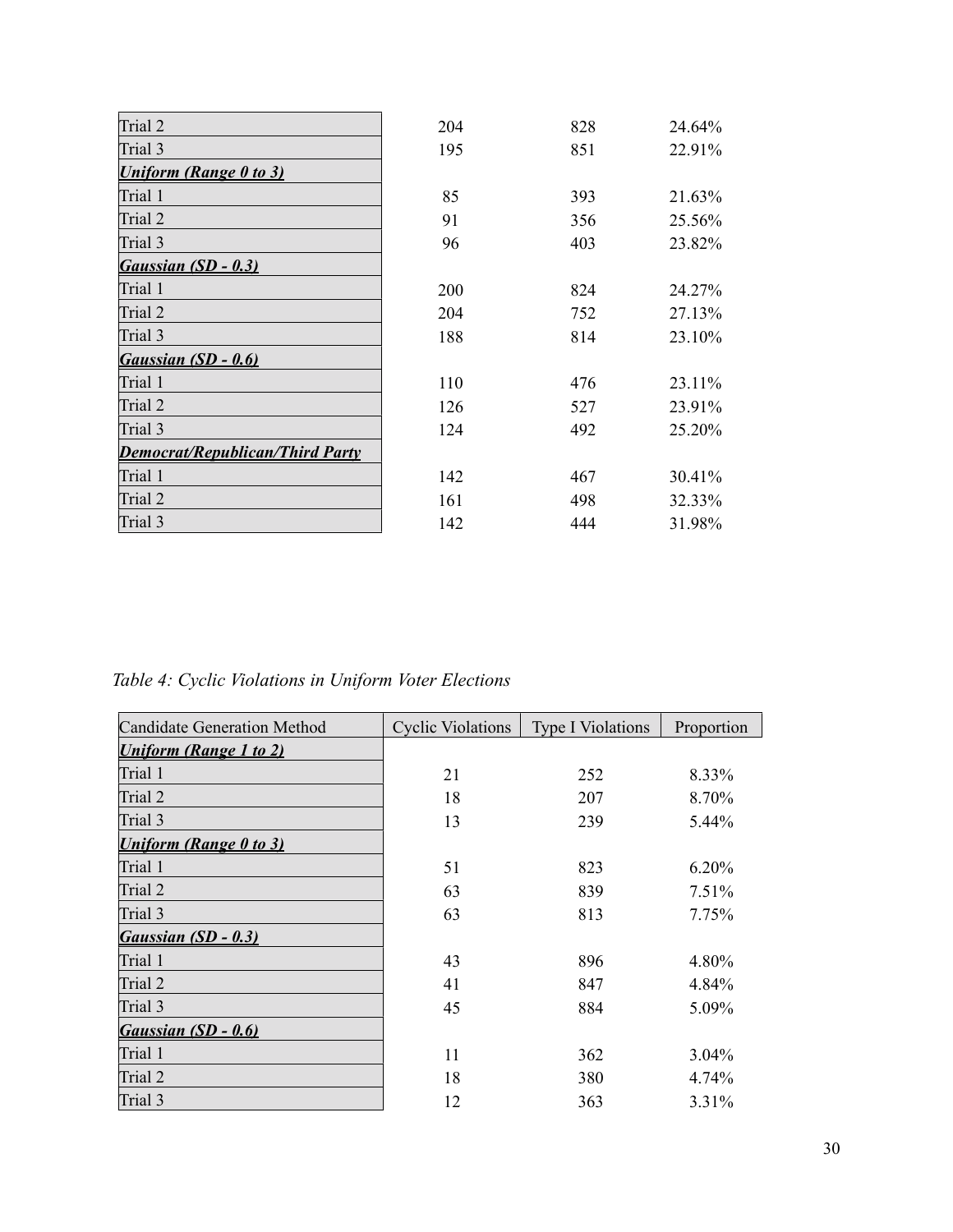| <b>Democrat/Republican/Third Party</b> |     |     |          |
|----------------------------------------|-----|-----|----------|
| Trial 1                                |     | 989 | 1.72%    |
| Trial 2                                | i 6 | 964 | $1.66\%$ |
| Trial 3                                | l 4 | 946 | $.48\%$  |

*Table 5: Cyclic Violations in Centrist Voter Elections*

| <b>Candidate Generation Method</b>     | <b>Cyclic Violations</b> | <b>Type I Violations</b> | Proportion |
|----------------------------------------|--------------------------|--------------------------|------------|
| <b>Uniform (Range 1 to 2)</b>          |                          |                          |            |
| Trial 1                                | 53                       | 649                      | 8.17%      |
| Trial 2                                | 46                       | 719                      | 6.40%      |
| Trial 3                                | 55                       | 658                      | 8.36%      |
| <b>Uniform (Range 0 to 3)</b>          |                          |                          |            |
| Trial 1                                | $\overline{3}$           | 83                       | 3.61%      |
|                                        | 7                        | 75                       | 9.33%      |
| Trial 3                                | 5                        | 79                       | 6.33%      |
| Gaussian (SD - 0.3)                    |                          |                          |            |
| Trial 1                                | 27                       | 601                      | 4.49%      |
| Trial 2                                | 24                       | 576                      | 4.17%      |
| Trial 3                                | 37                       | 610                      | 6.07%      |
| Gaussian (SD - 0.6)                    |                          |                          |            |
| Trial 1                                | 5                        | 107                      | 4.67%      |
| Trial 2                                | 7                        | 111                      | 6.31%      |
| Trial 3                                | 5                        | 123                      | 4.07%      |
| <b>Democrat/Republican/Third Party</b> |                          |                          |            |
| Trial 1                                | 5                        | 153                      | 3.27%      |
| Trial 2                                | 5                        | 174                      | 2.87%      |
| Trial 3                                | 5                        | 155                      | 3.23%      |

*Table 6: Cyclic Violations in Polarized Voter Elections*

| Candidate Generation Method   | Cyclic Violations | <b>Type I Violations</b> | Proportion |
|-------------------------------|-------------------|--------------------------|------------|
| <b>Uniform (Range 1 to 2)</b> |                   |                          |            |
| Trial 1                       | 8                 | 190                      | 4.21%      |
| Trial 2                       | 10                | 204                      | 4.90%      |
| Trial 3                       | 8                 | 195                      | 4.10%      |
| <b>Uniform (Range 0 to 3)</b> |                   |                          |            |
| Trial 1                       | 0                 | 85                       | $0.00\%$   |
| Trial 2                       |                   | 91                       | 1.10%      |
| Trial 3                       | $\theta$          | 96                       | $0.00\%$   |
| Gaussian (SD - 0.3)           |                   |                          |            |
| Trial 1                       | 4                 | 200                      | $2.00\%$   |